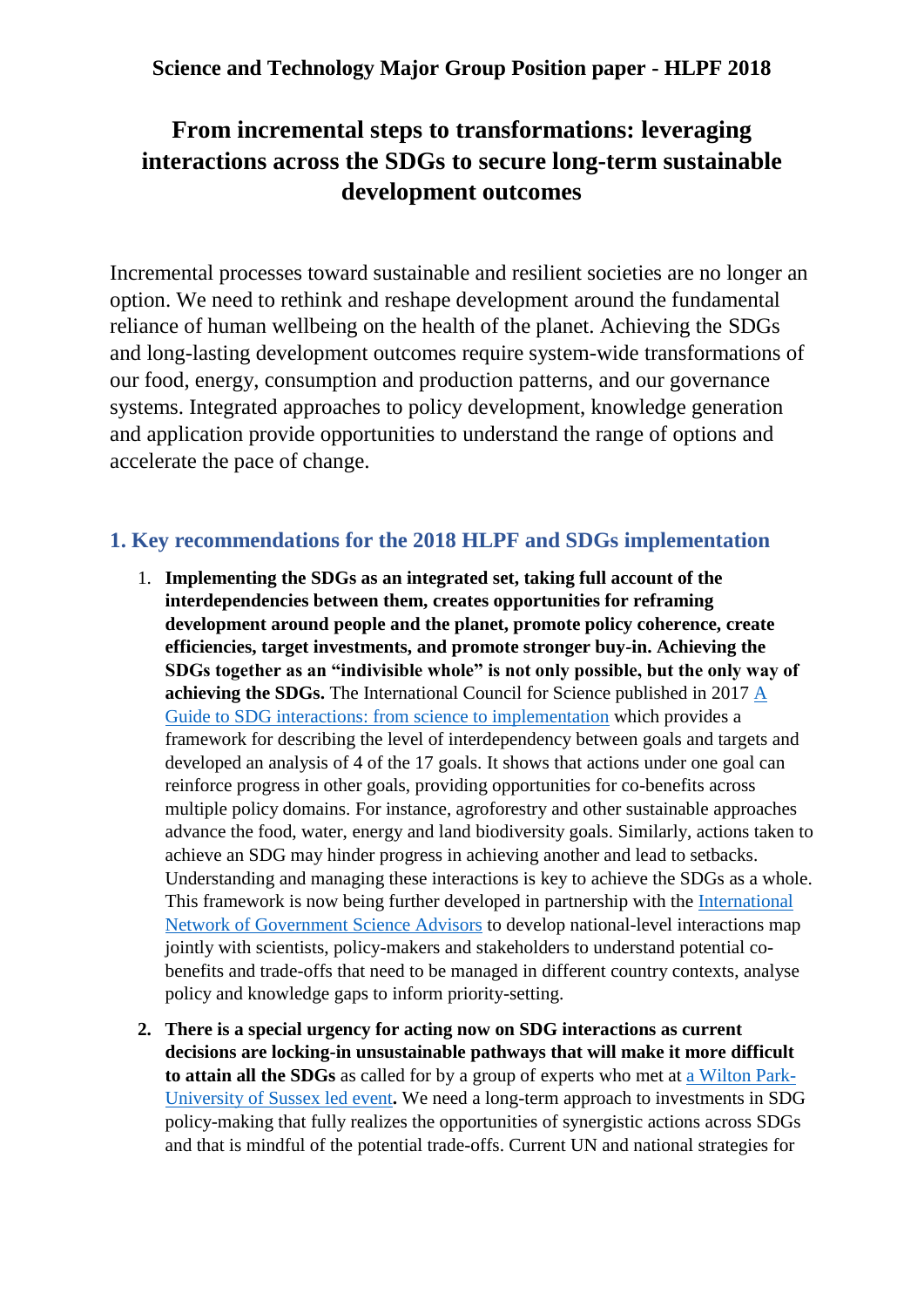SDG implementation remain largely sectoral and compartimentalised, and are often narrowly focused on individual goals and near-term payoffs.

- 3. **Wider coordinated efforts are needed to understand the long-term pathways to achieve the SDGs and the potential spill overs across policy domains, and across time and geographical boundaries.** The [World in 2050](http://www.iiasa.ac.at/web/home/research/twi/TWI2050.html) is a global research initiative launched by the International Institute for Applied Systems Analysis (IIASA), the Sustainable Development Solutions Network (SDSN), and the Stockholm Resilience Center (SRC). Its aim is to develop a broad narrative and quantitative pathways on how the 17 SDGs can be achieved. A report will be launched in 2018: it identifies six key major transformations needed to achieve the 17 SDGs and long-term sustainability: 1. Energy including decarbonization, efficiency, access; 2. Food and biosphere including for example, sustainable intensification, agro-ecology ocean biodiversity, forests and water, healthy diets, nutrients; 3. Cities covering housing, mobility, sustainable infrastructure, water, pollution; 4. Sustainable consumption resource use, circular economy, sufficiency, pollution; 5. Digital revolution - Artificial intelligence, big data, biotech, nanotech, autonomous systems; 6. Human capacities and demography - education, health, ageing, labor market, gender, inequalities.
- **4. The scientific and technology community has a crucial role to play in providing the evidence, expertise and data to inform, measure and monitor the implementation of the SDGs and help deliver solutions.** To inform the SDGs, fundamental as well as interdisciplinary and transdisciplinary science and novel approaches are needed to identify policy options and solutions. Scientific communities are mobilizing widely to respond to the urgency and opportunities to achieve a science-based transition to sustainable development. ICSU and ISSC are merging to form a single [International Science Council](https://www.icsu.org/) bringing together the natural and social sciences at the global level. [Future Earth](http://www.futureearth.org/) is developing knowledge action networks around the SDGs to support stakeholder-engaged and solutions-oriented research and innovation. Many research organisations at national level lead novel research in support of the SDGs, for example the [Stockholm Resilience Centre](http://www.stockholmresilience.org/) on resilience, [Newcastle University](http://www.ncl.ac.uk/sustainability/) on systems thinking for sustainable development, [IRD](https://www.ird.fr/) in developing countries scientific cooperation for contextual understanding of sustainability challenges, and many others. Research funders such as the [Wellcome](https://wellcome.ac.uk/)  [Trust](https://wellcome.ac.uk/) increasingly acknowledge that in many cases, a lack of primary research is not the bottleneck to action, and support policy-related activities, encouraging research design with a view towards end users and impact.
- **5. The science-policy-society interface need to be strengthened at all levels, from local to global, and mechanisms for the translation of evidence into policy need to be developed that fully take into account social and political contexts.** For the road to 2030 to be evidence-paved, there are [crucial elements of a scientific advisory](http://www.ingsa.org/wp-content/uploads/2017/11/INGSA_Manifesto_Consultation_131117_FINAL.pdf)  [system to support the implementation, delivery and evaluation of the SDGs:](http://www.ingsa.org/wp-content/uploads/2017/11/INGSA_Manifesto_Consultation_131117_FINAL.pdf) develop STI roadmaps that identify knowledge and capacity gaps and orient national systems towards delivering for the SDGs, develop knowledge brokering, build collective intelligence, strengthen the science and practice of scientific advice, foster humility in providing advice.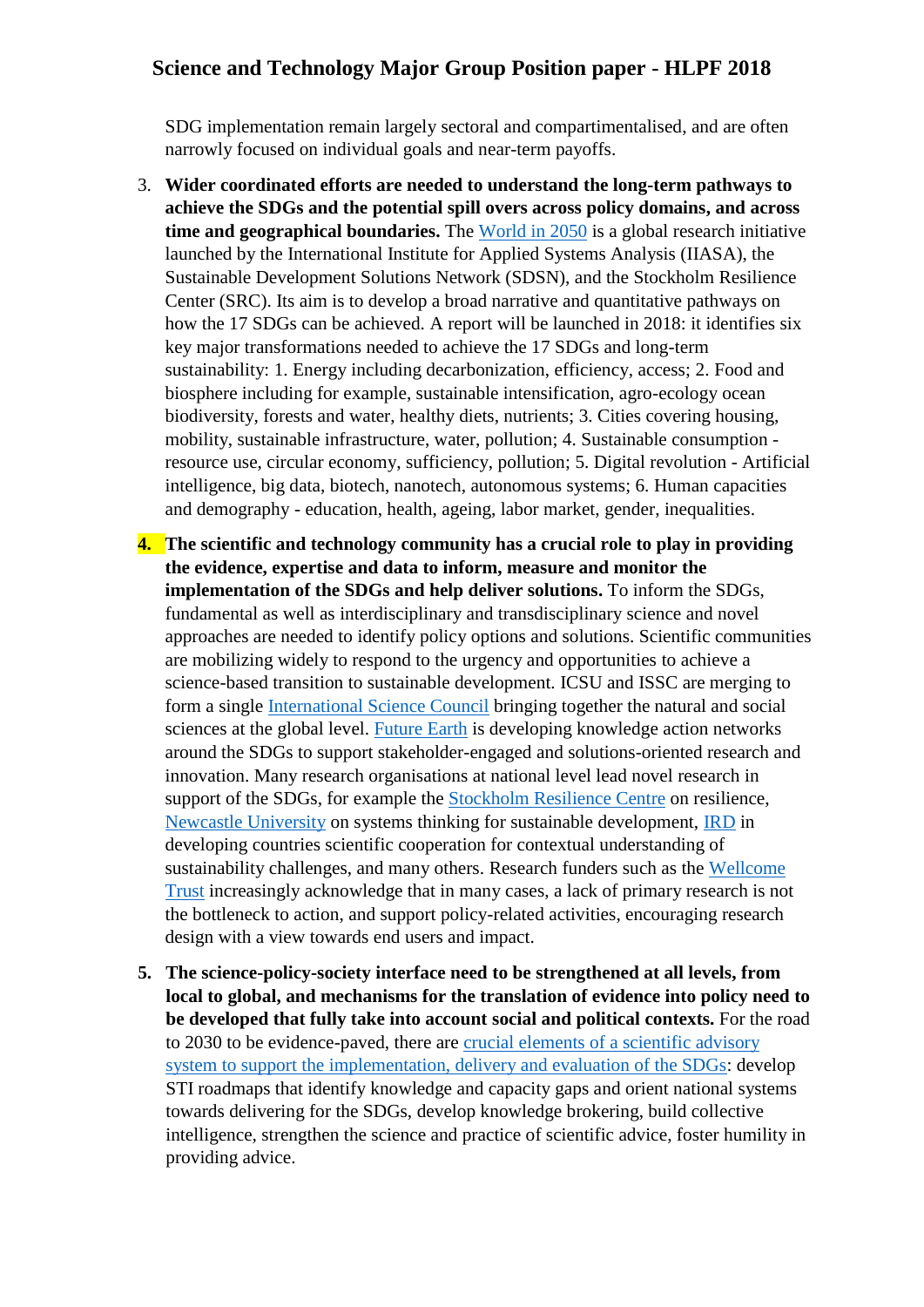- **6. Business as usual is not option and the window for transforming our modes of development is narrowing as time goes on: "the time for action is now, actually it was yesterday and the day before"** as Sir Robert Watson said when presenting the four regional assessments of biodiversity and its contribution to people that [IPBES](https://www.ipbes.net/) released on 23 March 2018. We know enough to take action.
- **7. Achieving sustainable development requires better integration, more coordination, and cooperation at an unprecedented scale.** To enable societal transformations to, for example, sustainable consumption and production systems, decarbonization, urban sustainability, sustainable natural ecosystems and biodiversity and a healthy biosphere, it is necessary to strengthen collaboration between communities of researchers, practitioners, decision makers and other stakeholders to jointly frame questions that need to be addressed, ensure that knowledge can be taken up in decision-making.
- **8. Alongside technology, governance, societal and cultural norms and values, and behavioural change have a huge role in achieving the SDGs.** Globally, values and norms differ across and among diverse societal groups but we all face the common challenge of developing sustainable futures for our societies. A global alignment where common ground is struck on important values and recognition of shared responsibilities that can contribute to a global vision for sustainable futures is an imperative.
- 9. **Our governance systems need to be changed to enable transformative changes and better manage complex multidimensional challenges.** A shift from sectoral to integrated, systemic perspectives is necessary to account for the complexity of problems that we are facing and realizing the opportunities. For example, in view of the strong public support in many countries for policies that improve health, the achievement of health co-benefits of policies and interventions can help to motivate change and enhance the acceptability of sustainable development policies. This transition will be challenging and will require effort and reflexive learning processes. Systemic shifts will require a focus on human behavior, and issues of environmental and social justice will need to be at the core of the processes and plans for transformations.
- 10. **The 2030 Agenda is primarily an agreement between national governments, but successfully achieving social transformation means we need to focus on every level of society, i.e. individual to global levels -- and not just the nation state.** In particular, the focus should be in cities, as intermediate governance entities between nation-states and local communities. Governance at the city level has a greater capacity in some cases to interconnect different policy realms such as sustainable livelihoods, job creation, environmental sustainability, sustainable energy, and sustainable consumption.
- **11. The HLPF offers a crucial opportunity for participants to reflect not only on successes but importantly, also on challenges in the implementation of the SDGs. A better understanding of implementation challenges and gaps would allow for better learning process, and more effective engagement of scientists, practitioners, and civil society for supporting effective implementation.** However,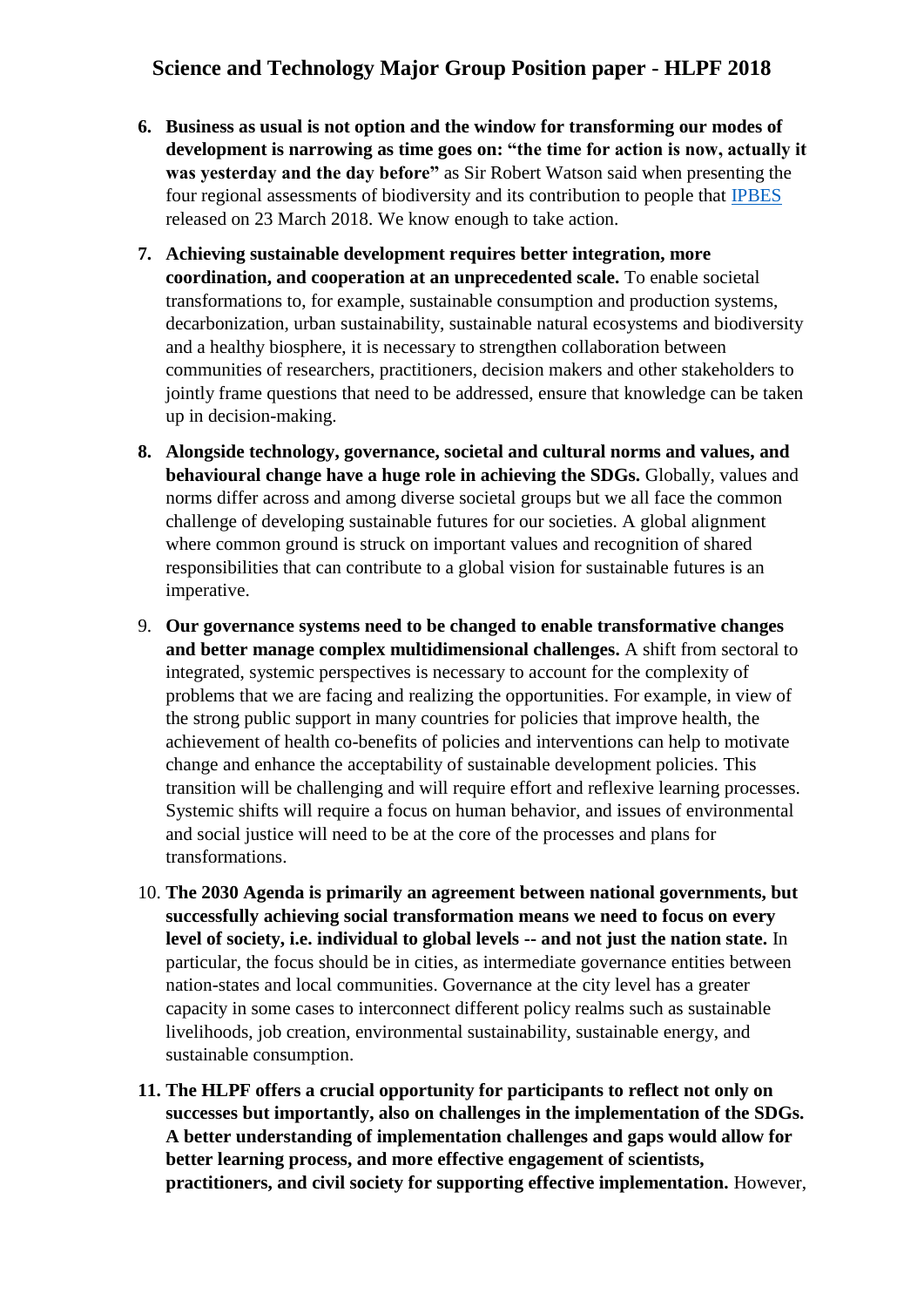for the lessons learned at the HLPF to truly influence policy and funding decisions requires appropriate follow-up processes at all levels to ensure that lessons learned and challenges identified during processes such as the VNRs can inform policy changes at the national, regional and local level.

12. **The 2030 Agenda emphasises that the SDGs are integrated and indivisible. However, the Thematic Reviews and VNRs currently provide insufficient space for reflection on interactions between SDGs and targets.** When discussing interlinkages, the Thematic Reviews should go beyond merely highlighting that a particular SDG is connected to other SDGs, towards identifying specific manners in which SDGs and/or agendas reinforce or undermine each other.

### **2. Key insights and messages related to the SDGs under review**

### **SDG 6. Ensure availability and sustainable management of water and sanitation for all**

**Water is central to the 17 Sustainable Development Goals (SDGs), and essential to human health and wellbeing and global prosperity as a whole. There is an estimated four billion people facing problems of insufficient access to clean water** (Mekonnen and Hoekstra 2016)<sup>1</sup>. There are three, partially related, issues that need to be managed to meet SDG 6 **and the SDGs as a portfolio: access to water, water quality and water quantity**. This requires a good understanding of the socio-economic dimensions of access to this natural resource, as well as the way water flows (surface, groundwater and atmospheric) are influenced by forests and tree cover, interacting with the hydroclimatic cycle and human land use (Creed and Noordwijk  $2018$ <sup>2</sup>. Forested landscapes are essential for various water-related ecosystem services such as water provision and filtering, conservation of soils, and climate regulation. Forests and trees are important modulators of water flows, with water flows being among the most prominent determinants of human health and wellbeing (Rockström et al  $2014$ )<sup>3</sup>.

**The ambition of SDG6 to provide access to reliable water for all requires a balancing of regulating water demands for extractive and primary industries, protecting the sources of water and, one step further, the sources of rainfall, and enhancing the social fabric and transparent governance of natural resource management.** The IUFRO-led Global Forest Expert Panel (GFEP) on Forests and Water assessed these relations recently. IUFRO will launch its report ["Forests and Water on a Changing Planet: Vulnerabilities, Adaptation Options and](https://www.iufro.org/science/gfep/forests-and-water-panel/)  [Governance Opportunities"](https://www.iufro.org/science/gfep/forests-and-water-panel/) at the meeting of the High Level Political Forum in July 2018. The publication will constitute the most comprehensive systematic scientific syntheses on the interactions between forests and water on the global level to date.

**Water (and sanitation) systems require integrated and multi-scalar management that is dynamic and changes over time according to environmental and social pressures.** The linkages between cities and their larger regions (lands) should be considered when designing

<sup>1</sup> Mekonnen MM, Hoekstra AY (2016) Four billion people facing severe water scarcity. Sci Adv 2(2): p.e1500323.

<sup>2</sup> Irena F. Creed & Meine van Noordwijk (eds.), 2018. Forest and Water on a Changing Planet: Vulnerability, Adaptation and Governance Opportunities. A Global Assessment Report. IUFRO World Series Volume 38. Vienna. (forthcoming).

<sup>3</sup> Rockström, J., M. Falkenmark, T. Allan, C. Folke, L. Gordon, A. Jägerskog, M. Kummu, M. Lannerstad, et al. 2014. The unfolding water drama in the Anthropocene: Towards a resilience-based perspective on water for global sustainability. Ecohydrology 7: 1249–1261.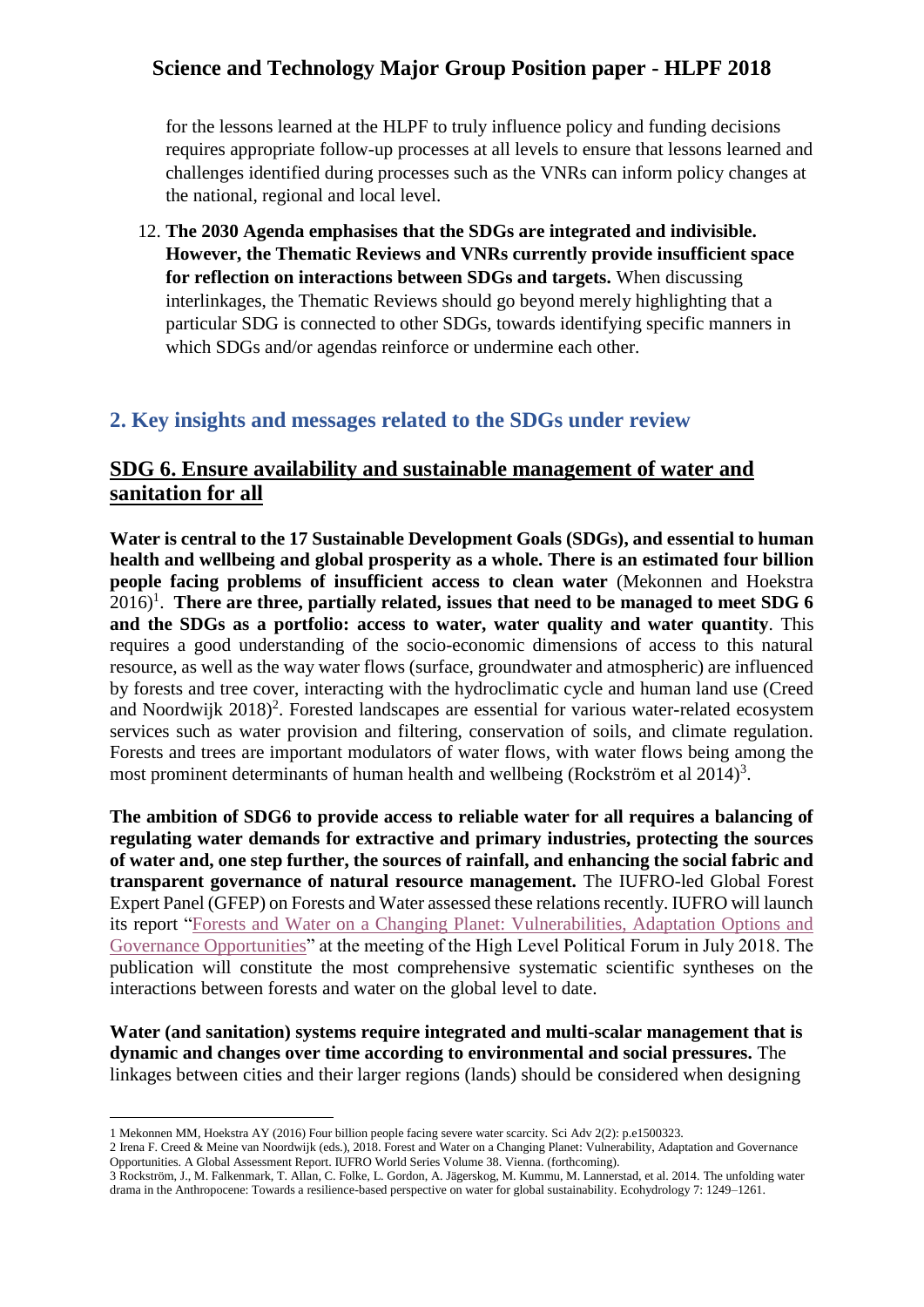responses to water stresses. Static governance structures that focus on one scale (e.g. city scale) undermine attempts at planning that integrate the vast array of pressures. Effort should therefore be focused towards exploring innovative governance mechanisms that account for this complexity and are informed by bottom-up as well as top-down perspectives.

**Cities rely on water supply and sanitation services to survive, often transporting large quantities of water large distances<sup>4</sup> . This water relies on security of supply, provision of infrastructure for treatment and transport, and suitable facilities for treatment of waste**. The locations of these activities are often outside the urban area, often many tens or hundreds of kilometres distant and over international boundaries. The threat of climate change will reduce the availability of water in many regions<sup>5</sup>, with some parts of Europe potentially experiencing an entirely different climatic regime in future years<sup>6</sup>. Access to water resources in urban areas is also a social and political issue, with socio-economic change and rapid urbanisation adding to the pressures of a changing climate<sup>7</sup>. Rainwater harvesting, particularly in developing nations, could enable the domestication of water supply and thus reduce pressure on scarce resources<sup>8</sup>. Thus, packages of measures must be implemented to both improve supply and reduce demand for water to ensure future sustainability and achievement of target  $6.1<sup>9</sup>$ .

**In addition to the problem of too little water in cities, there is also a problem with too much water; extreme rainfall events, driven by changes in climate, are intersecting with impermeable surfaces, increasing due to urbanisation, to cause floods.** The interconnected nature of urban systems shows that flooding caused by extreme rainfall can cause large-scale social and economic impacts, both in terms of direct damage to human life and property and indirect economic impacts<sup>10</sup>. Such flooding problems are not limited to the urban boundary, with cities connected through river catchments to distant regions and many floods caused by management of land and resources elsewhere in the catchment. A 'catchment systems engineering' approach can mitigate flood water and associated pollution in rural areas, improving the resilience of urban areas whilst managing the natural landscape<sup>11</sup>. Such approaches can assist in both improving urban resilience and preserving natural environments and biodiversity (Target 15.9). In the urban environment, the use of greenspace can mitigate against flood risk and increase resilience whilst also improving urban ecosystems, although the effectiveness such green adaptation requires further study<sup>9</sup>.

**Urban sanitation, particularly under Target 6.2, also requires systems thinking. Access to sanitation is a social and political issue as well as a technical issue, with small-scale community dynamics affecting access**<sup>12</sup>. In developing nations, and particularly in informal settlements, alternative methods of sanitation (such as faecal sludge management) may need to be considered and optimised to achieve Target  $6.2^{13}$ . The provision of sanitation infrastructure must be considered in its broader social context to ensure that it is widely used and practical<sup>14</sup>. Thus, policies to enable progress towards targets under Goal 6 require a system approach that includes a broad analysis of environmental, technical, social, and natural factors.

1

<sup>&</sup>lt;sup>4</sup> <https://www.sciencedirect.com/science/article/pii/S0959378014000880>

<sup>&</sup>lt;sup>5</sup> <https://rmets.onlinelibrary.wiley.com/doi/abs/10.1002/joc.5140>

<sup>6</sup> <http://iopscience.iop.org/article/10.1088/1748-9326/aaaad3/meta>

<sup>7</sup> <https://link.springer.com/article/10.1007%2Fs11269-017-1734-2>

<sup>8</sup> <https://www.tandfonline.com/doi/abs/10.1080/13552074.2017.1339949>

<sup>9</sup> <https://www.hydrol-earth-syst-sci.net/20/1869/2016/>

<sup>10</sup> <https://ascelibrary.org/doi/abs/10.1061/%28ASCE%29IS.1943-555X.0000372>

<sup>&</sup>lt;sup>11</sup> <https://www.sciencedirect.com/science/article/pii/S0048969713008231> <sup>12</sup> <https://www.sciencedirect.com/science/article/pii/S0197397515001939>

<sup>13</sup> <http://pubs.rsc.org/en/Content/ArticleLanding/2016/EW/C5EW00179J#!divAbstract>

<sup>&</sup>lt;sup>14</sup> <https://onlinelibrary.wiley.com/doi/abs/10.1111/anti.12117>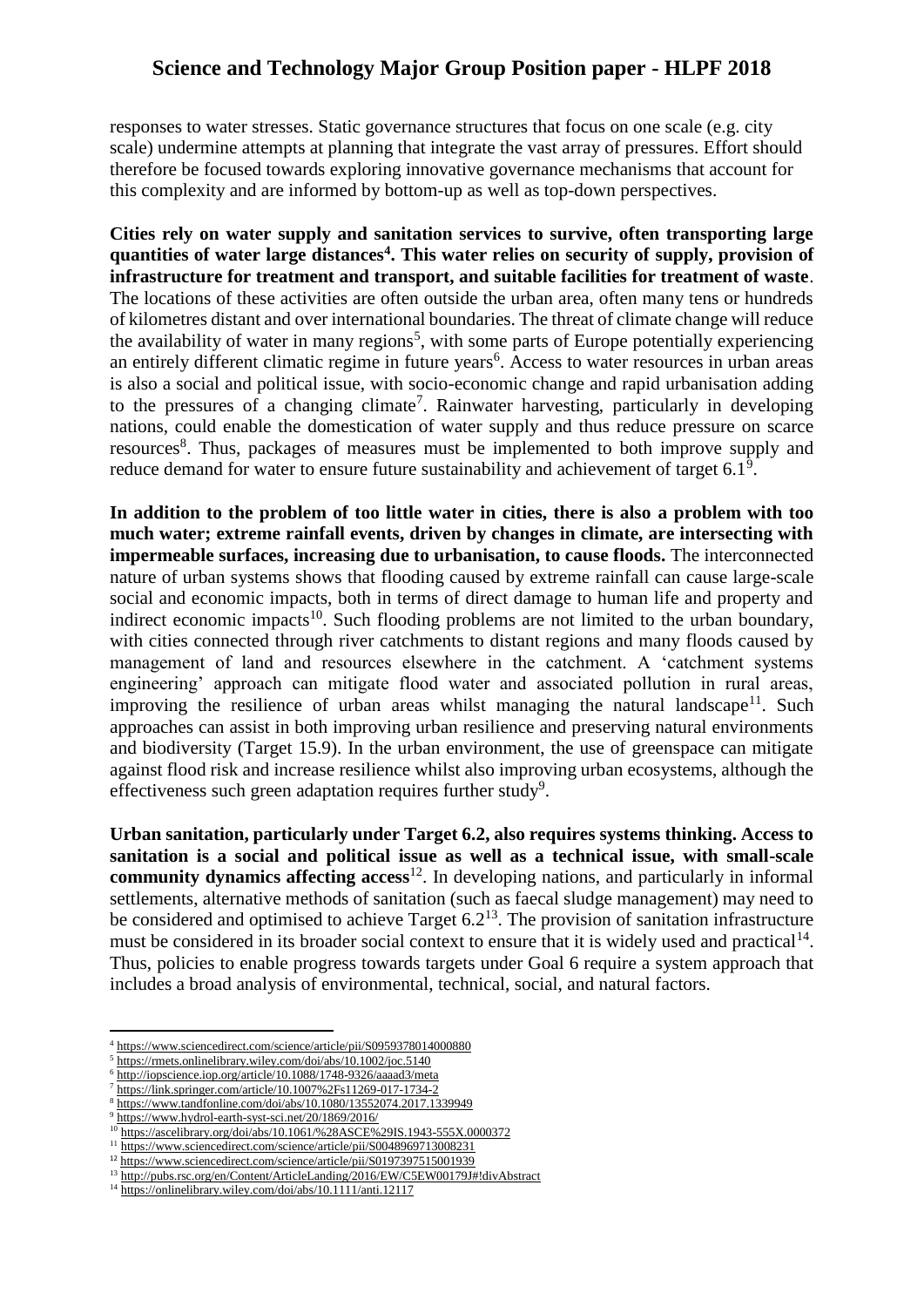**A deficit in climate information is perceived as a barrier to planning resilient development, including access to water and proper sanitation services; but in many places information has been produced but, for some reason, has not been integrated into planning processes.** We should focus efforts on building a deeper understanding of the role of governance, ethics, perceptions and values during the processes of producing and integrating scientific information into planning and implementation processes and responding to climate change. There is much to learn from water management processes across the globe, particularly in areas of water-related stress. Initial conversations with government staff in the City of Cape Town have indicated that their responses have been informed by lessons documented in grey literature that has been developed by city, project or resource managers who have faced similar challenges (e.g. in Melbourne, Australia). These lessons should be systematically documented and shared as such literature is currently not readily available.

**One way to support and strengthen the participation of local communities in improving water and sanitation management (SDG 6.b) will be through their widespread involvement in citizen science.** Interested citizens and even school children are able to carry out water quality monitoring in local streams and waterbodies using indicator species (for example<https://www.streamwatch.org.au/> ; <http://brodheadwatershed.org/streamwatchers.html> ), learning at the same time about the importance of pollution control and watershed protection.

#### **Additional resources on this topic:**

National science academy networks in Africa (NASAC) and the Americas (IANAS) have published comprehensive regional perspectives on water security:

- [Water security in Africa recommendations to policymakers](http://nasaconline.org/wp-content/uploads/2016/05/The-Grand-Challenge-of-Water-Security-in-Africa-Recommendations-to-Policymakers.pdf) (2014) is an integrated account for the continent which explores the water-food-energy nexus; safe water and sanitation; water resources and infrastructure for economic growth; managing transboundary systems; global change and risk management; water governance and management; financing; and capacity development. It provides recommendations for policymakers for each of these.
- [Urban water challenges in the Americas](http://www.ianas.org/docs/books/Urban_Water.html) (2015) is a compilation of national perspectives and case studies on the continent. With 120 authors from 20 countries, it provides a synthesis of common urban problems and management strategies to combat these, spanning the wide geographical and economic diversity of the Americas.

# **SDG 7. Ensure access to affordable, reliable, sustainable and modern energy for all**

**Access to modern energy is fundamental to human development.** The services that energy makes possible – from mobility to manufacturing, agriculture to heating and lighting – are ubiquitous and yet not everyone has enjoyed the benefits that access to modern energy can provide. Energy extraction, conversion and consumption also has major impacts on other sectors, be they economic, social, and environmental.

**There are also important interlinkages to note among the targets of SDG7**. For example, distributed sources of renewable energy (solar, biogas), could help rural communities achieve energy access. While doing this via a more centralized, infrastructure heavy approach is also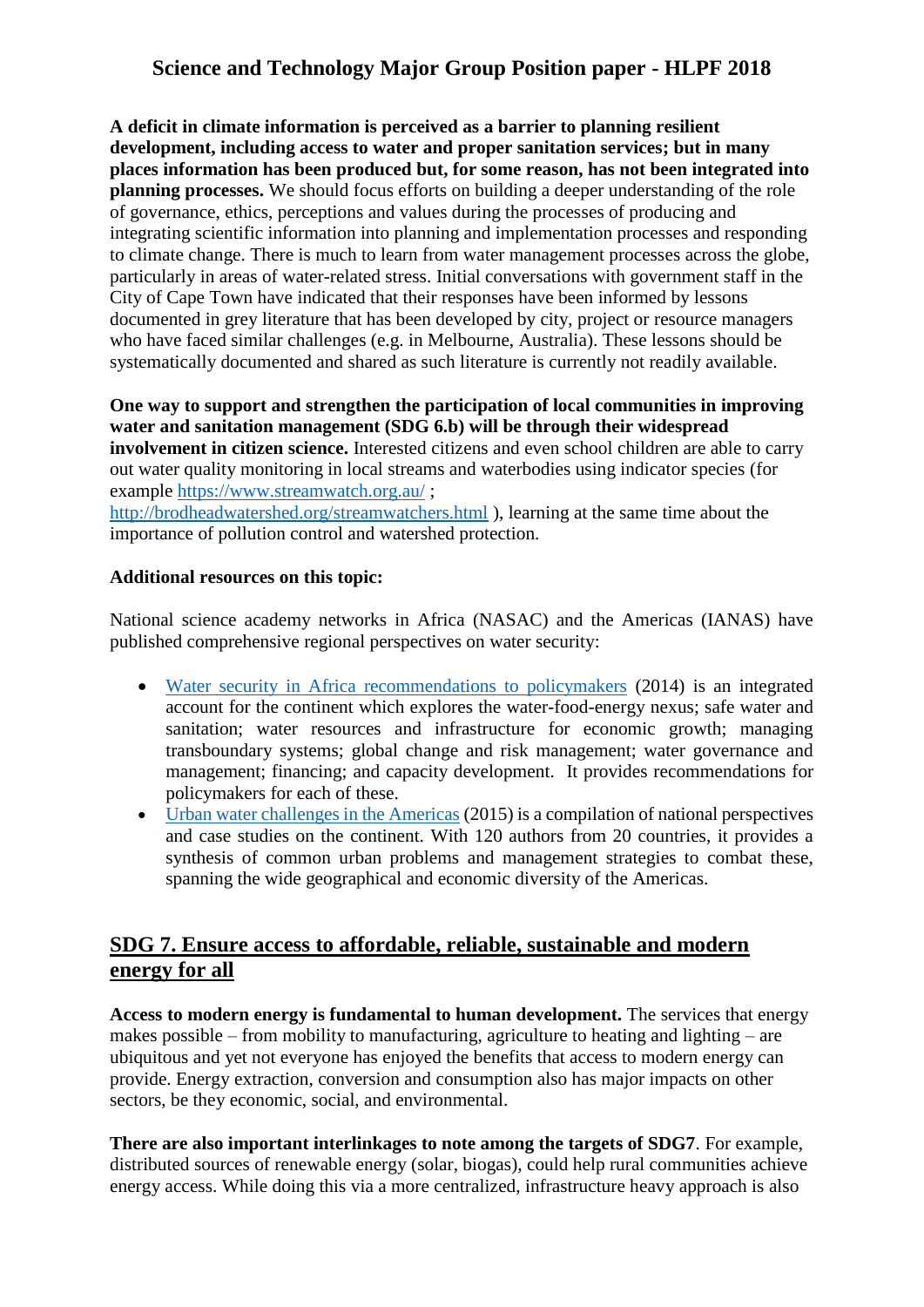possible but would risk that elevated prices could be a barrier for poor households. The energy efficiency target, meanwhile, is a 'win-win' strategy on all accounts as every unit of energy saved is a unit that does not need to be produced, thereby making it easier to achieve the targets on renewable expansion and universal access provision<sup>15 16</sup>.

**Urban areas are key drivers of energy demand, but also offer opportunities for efficiencies of scale. Energy systems are intrinsically linked to the economy, society, and the environment and urban policy-makers face a trilemma of tackling simultaneously energy security, sustainability (carbon reduction) and affordability.** In order to ensure sustainable and resilient energy for all, systems thinking must also be applied to energy demand and supply in cities<sup>17</sup>. The urban characteristics, such as development density, transport policies, and building codes, which define a city have profound impacts on the energy demand<sup>18</sup>. Meeting climate change targets by reducing energy use will also require extensive retrofitting of existing buildings to reduce energy demand, and consideration of the interactions between social and technological aspects<sup>19</sup>. Waste generated in urban areas, including food waste, also has the potential to feed into energy generation. Pilot-scale experiments are currently being undertaken to demonstrate the practicality of producing biogas through the use of anaerobic digestion)<sup>20</sup> and hydrogen from fuel cells powered by domestic wastewater $^{21}$ .

**The sustainability and resilience of the urban energy system is dependent on a mix of renewable supply, energy storage, and a reduction in energy demand (including domestic, industrial, and transportation uses).** Energy storage is an important tool to meet Targets 7.1 and 7.2, so the integration of this storage into energy infrastructure is of particular importance<sup>2223</sup>. In addition, new methods of generating and distributing energy, e.g. through 'mini-grids' from photovoltaic generation, will be increasingly important in developing nation cities and rural areas. Tools are needed to help manage these mini-grids and potentially enable provision of energy to the 17% of the world's population that are currently unserved $^{24}$ .

**There are obvious interlinkages between Goal 7 and other goals under review at this year's HLPF. Work at Newcastle University has shown the reliance of resilient energy supply on the provision of water, particularly the need for water supply for future carbon capture and storage generation<sup>25</sup> .** This highlights the conflict between the need for water for energy production and water for other uses, suggesting that there may be risks to the energy sector from climate change by as soon as  $2030^{26}$  and that resilient water and energy supplies will require careful management and balancing between competing demands.

**Modern energy systems and the transition away from environmentally-damaging and unsustainable energy sources rely on advances in science and technology.** Meeting the targets for SDG7 will require major advances in energy transmission and storage, improved efficiency in energy use, and technologies appropriate to all users, particularly the poor and those in rural areas without access to modern energy services. There are major benefits from

<sup>22</sup> <http://ieeexplore.ieee.org/document/7741684/>

**<sup>.</sup>** <sup>15</sup> ICSU 2017 A Guide to SDG interactions: from Science to Implementation. International Council for Science

<sup>&</sup>lt;sup>16</sup> [McCollum, 2018 Connecting the sustainable development goals by their energy inter-linkages. Environment Research Letters 13](http://iopscience.iop.org/article/10.1088/1748-9326/aaafe3/meta)

<sup>&</sup>lt;sup>17</sup> <https://www.sciencedirect.com/science/article/pii/S030626191401174X>

<sup>18</sup> <https://www.jtlu.org/index.php/jtlu/article/view/1209>

<sup>&</sup>lt;sup>19</sup> <https://www.sciencedirect.com/science/article/pii/S2214629614000371>

<sup>&</sup>lt;sup>20</sup> <https://www.sciencedirect.com/science/article/pii/S1876610217357399> <sup>21</sup> <https://www.sciencedirect.com/science/article/pii/S096085241401342X>

 $23$  <https://www.sciencedirect.com/science/article/pii/S0360319916309478>

<sup>&</sup>lt;sup>24</sup> <http://www.mdpi.com/2071-1050/9/5/738>

<sup>&</sup>lt;sup>25</sup> <https://www.icevirtuallibrary.com/doi/10.1680/ener.14.00028>

<sup>&</sup>lt;sup>26</sup> <http://iopscience.iop.org/article/10.1088/1748-9326/11/2/024011/meta>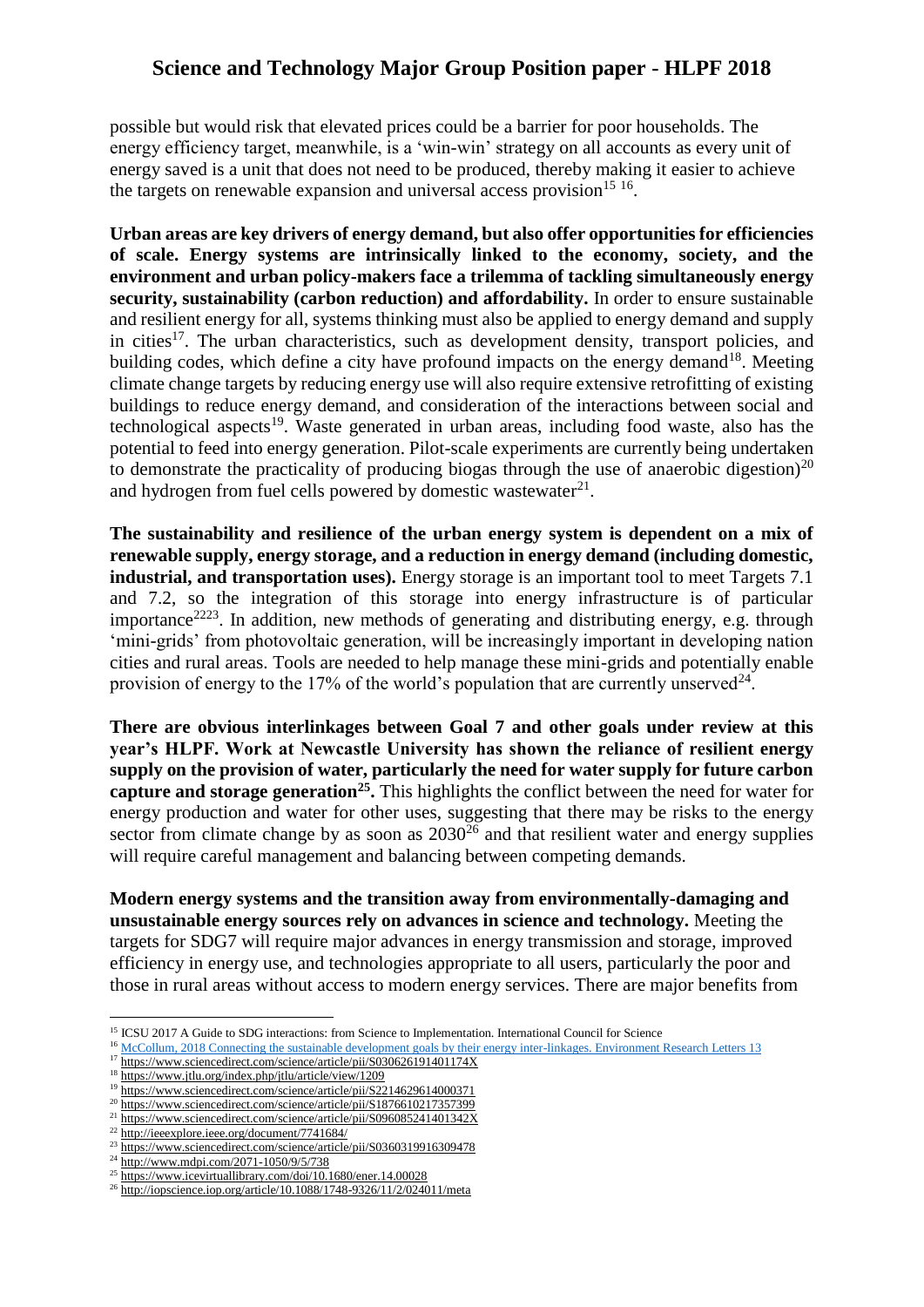achieving SDG 7 across many other goals and targets. About 85% of the fine particulate air pollution is related to the way in which society uses energy. Total deaths annually from a combination of household and ambient air pollution are estimated at 6.5 million (see Lancet Pollution Commission report). The transport sector in particular faces major challenges in adapting its very conception and extensive infrastructure to non-fossil-fuel energy sources. However, an engineering approach by itself will be not be sufficient. Energy system planning needs a major contribution from the social sciences to incorporate non-market approaches, gender equality, and social justice, among other perspectives.

**The achievement of SDG7 poses a number of challenges and opportunities that differ across regions.** Globally more than two billion people depend on wood energy for cooking and/or heating. In much of sub-Saharan Africa more than 90% of the people rely on fuelwood and charcoal for cooking and heating (Angelsen et al. 2014). Wood-based energy is important in rural areas, but also among urban dwellers in developing countries. While the use of biomass for energy is recognized as often being inefficient, and is often harvested in an unsustainable fashion, it is a renewable energy source, and thus with the introduction of cleaner and more efficient cooking techniques and sustainable management of the forests it has great potential to contribute to SDG 7 on clean, sustainable energy. Besides, the production and distribution of fuelwood and charcoal generate income for tens of millions of households in rural areas. In sub-Saharan Africa alone, the wood fuel sector employs an estimated seven million people (WB 2016).

**In Africa, be it for jobs, security, climate change, food production or increasing incomes, access to energy for all in cities is essential.** To achieve "transformation towards sustainable and resilient societies", clean energy, like solar energy, will be an opportunity for cities. Massive expansion of solar generation across Africa by mid-century is likely a necessary component of any serious strategy to mitigate climate change but this requires building the foundation for a consistent scale-up of solar generation in Africa by 2030 and taking a longterm approach to technology development in the region. Fortunately, the regional solar resource dwarfs current and projected future electricity demand (708 terawatt-hours by 2030). In recent years, solar costs have fallen substantially, and installed capacity has grown very rapidly. Even so, solar energy today accounts for only about 1% of Africa's and global electricity generation. Particularly if a substantial price is not put on carbon dioxide emissions by actors, expanding solar output to the level appropriate to the climate challenge likely will not be possible at tolerable cost without significant changes in regional and state government policies.

**There is a need to focus on improving the performance and costs of existing technologies through R&D, and on the development of new technologies**, for instance in thin-film technologies that use Earth-abundant materials. The HLPF should inspire Africa's scientists to focus on new materials and system designs (ex., using Traditional Knowledge, or TK) and should support their testing in pilot-scale facilities, akin to those common in the chemical industry. Support for current solar initiatives in the region will help create the foundation for major scale-up by building experience with manufacturing and deployment and by overcoming institutional barriers.

#### **Additional resources:**

National science academy networks in the Americas (IANAS) and Europe (EASAC) have published regional perspectives on aspects of energy security: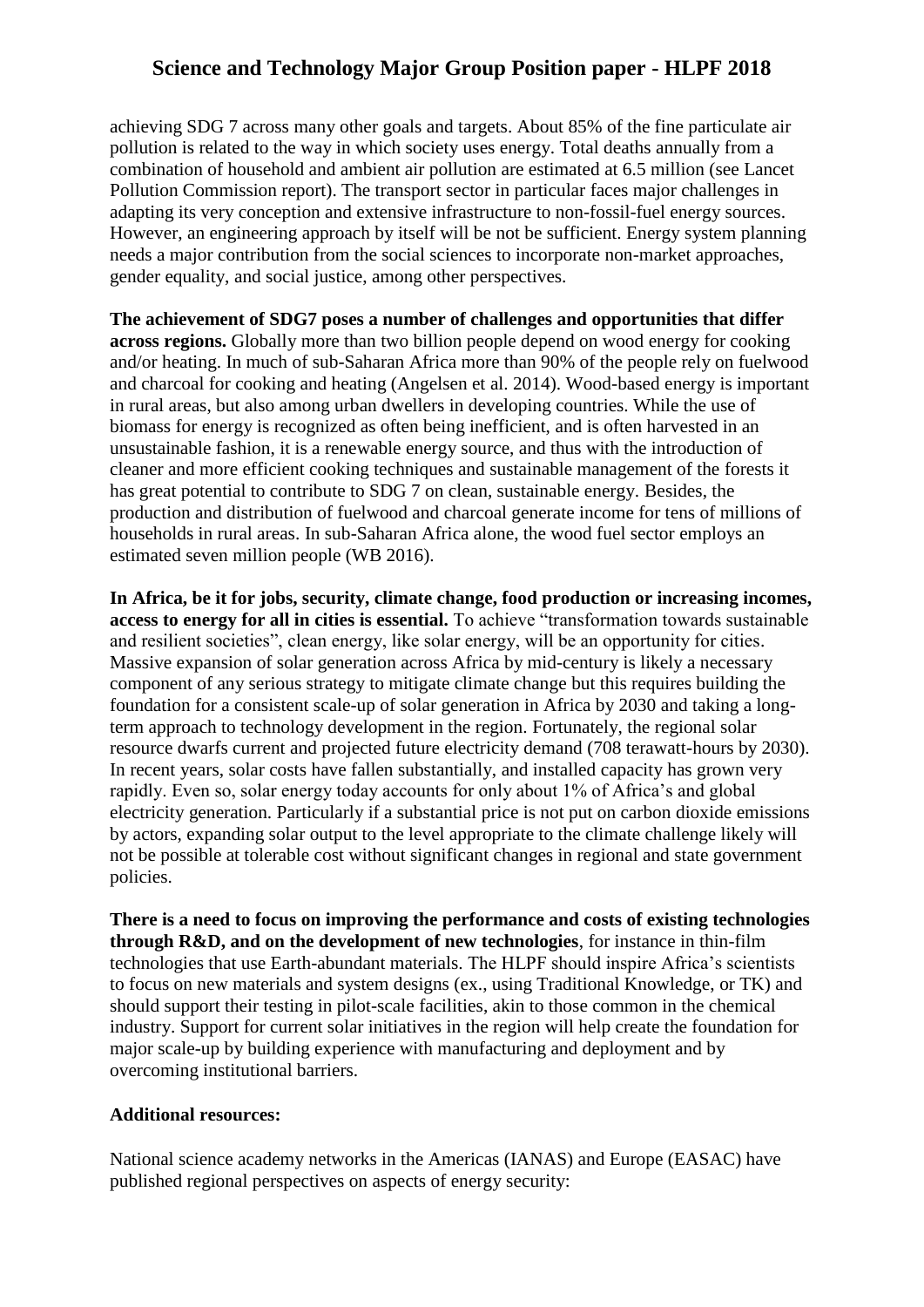- [IANAS Guide to sustainable energy in the Americas](http://www.ianas.org/docs/books/Guide_Towards.html) (2016) provides an analysis and national case studies on energy efficiency; renewable energy; underserved populations; water, energy and gender; bioenergy; and capacity building (designing an investment strategy for skills, technologies and supporting infrastructure). It provides a contribution to the road map for achieving SDG-7 on the continent.
- [EASAC Report on Valuing dedicated storage in electricity grids](https://easac.eu/publications/details/valuing-dedicated-storage-in-electricity-grids/) (2017) provides recommendations on large-scale electricity storage in the EU to build in flexibility around balancing reserves, capacity and generation, as well as congestion management. Large-scale electricity storage affords the flexibility that is needed to manage increasing quantities of variable renewable electricity generation on the grid.

### **SDG 11. Make cities and human settlements inclusive, safe, resilient and sustainable**

**By 2030 it is expected that 60% of the world's population will live in cities.** Cities account for 75% of global GDP and 75% of global carbon emissions, despite occupying less than 2% of the Earth's land surface and are spatial hot-spots of risk from extreme weather and other natural hazards. The design, density, efficiency, and size of cities also governs their consumption of natural resources, their ability to provide secure and healthy lives for their inhabitants, and their impact on the natural environment surrounding them. As a result, cities are both a threat and an opportunity for global efforts towards sustainability and the achievement of the SDGs.

**Whilst cities may have political and administrative boundaries, the sustainability of any urban area is dependent on a much wider set of 'catchments' which supply cities with food, water, energy, and consumer goods. Considering the flow of these supplies into and out of cities is vital for planning of a sustainable future<sup>27</sup>**. Such large urban hinterlands give cities a much greater 'ecological footprint' than their physical size would suggest. As such, national policy-makers setting urban policies must consider interconnections at a much larger spatial scale. The resilience of cities depends on a much wider area than that controlled directly by the city, with food and energy security, and flood risk being affected by processes at a much larger spatial scale.

**Achievement of SDG 11 is therefore reliant on and underpinned by achievement of other SDGs** (indivisibility), in particular those being reviewed at this year's HLPF (SDG6n SDG7, SDG12, SDG15). The implementation of SDGs will require national governments to develop national urban strategies to manage and implement infrastructure provision projects; to manage urban growth and their natural ecosystems adequately; to ensure equitable and inclusive urban developments and engage in energy transitions. Without this national strategic planning, territorial urban growth runs the risk of being unbalanced, unsustainable, and to reinforce territorial polarization and inequalities.

**Implementation of Goal 11 should begin with efforts focused on the first objective; to make cities inclusive.** Urban development processes to date have resulted in condensed areas

<sup>27</sup> <https://www.sciencedirect.com/science/article/pii/S2211464516301142?via%3Dihub>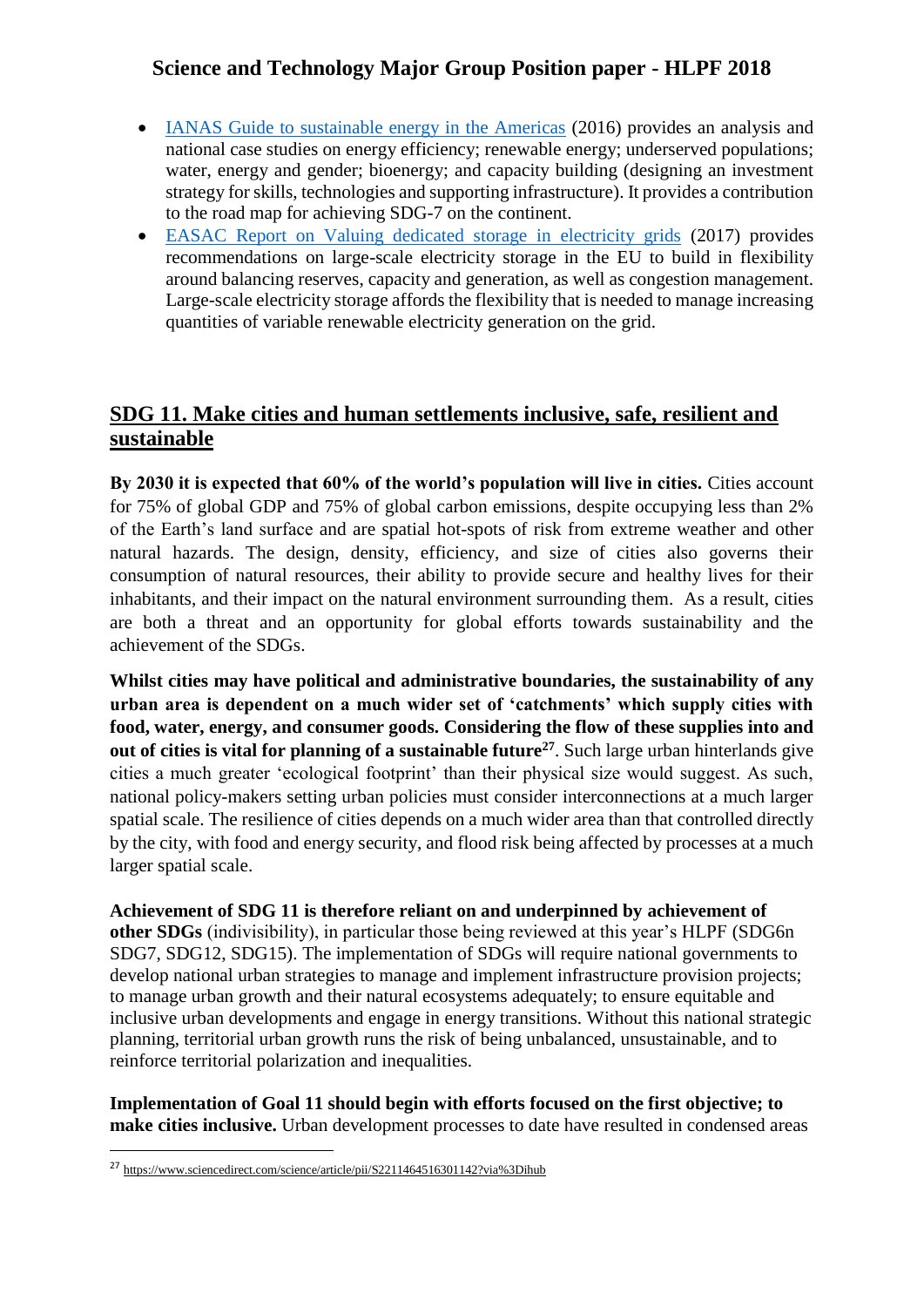of environmental and social injustices. Mature cities, as a result, currently face the challenge of making drastic changes to improve wellbeing, reduce emissions and increase adaptive capacity. Cities in developing countries should not strive for similar development and "lockin" to similar trajectories.

**Inclusivity is only possible if the diversity of perspectives within the city are voiced, issues faced by various groups are heard, and these same groups co-produce a solution.**  Environmental and social justice should be at the heart of the city governance process. As a first step, effort should be focused on building partnerships and networks across different scales and types of groups within cities. These networks should include representatives from research, practice and policy (e.g. see [Ouranoros in Montreal\)](https://www.ouranos.ca/en/program/built-environment/). A more inclusive city will foster relationships across these various groups, which will also contribute to improving safety (See [Torolab: Camino Verde "La Granja"](http://galeriaomr.com/torolab-la-granja/) example). Participatory decision making is essential where uncertainty and complexity characterize policy problems.

**Informality in cities is one of the greatest sustainability challenges for both research and action. Municipal plans need to draw in all key actors, so they come to understand different urban pressures and get agreement on the needed trade-offs.** Knowing what matters and what works for urban dwellers especially the vulnerable groups including women, youths and slum dwellers will promote inclusive governance and sustainable city development policies. Reducing inequalities through appropriate local economic empowerment is key to building resilience in medium and large cities.

**City level actors including local businesses, city-governments, local NGOs and community groups as well as international organizations and philanthropies involved in urban areas need to be engaged in the implementation and monitoring of the SDGs.** For example, engaging with global networks producing comparable urban data in SDG reporting and implementation e.g. City Networks, Philanthropies such as Rockefeller, Bloomberg, Bill and Melinda Gates, International networks of civil society groups such as Slum Dwellers International, and global research networks (e.g Future Earth). City networks like C40 or ICLEI have also been very vocal in putting cities and mayors at the forefront of global conversations, especially around climate change.

**Data and tools for decision-making need to be strengthened to address urban sustainability challenges.** In particular, the development of and mainstreaming of modelling/forecasting technologies is needed to provide city planners with the ability to access higher-resolution and integrated modelling and forecasting tools and better assess the impacts of, for example, urban growth, climatic changes, future effects of sea-level rise, loss of biodiversity in and around their boundaries. Data availability, coverage, quality, resolution and reliability of data need to be enhanced, and reporting should be standardized and with open access (network of observatories with a joint observation framework could support this aspect). $28$ 

#### **Additional resources**

<sup>28</sup> Bai, Xuemei, et al. 2018. Six research priorities for cities and climate change. *Nature*. Vol 555.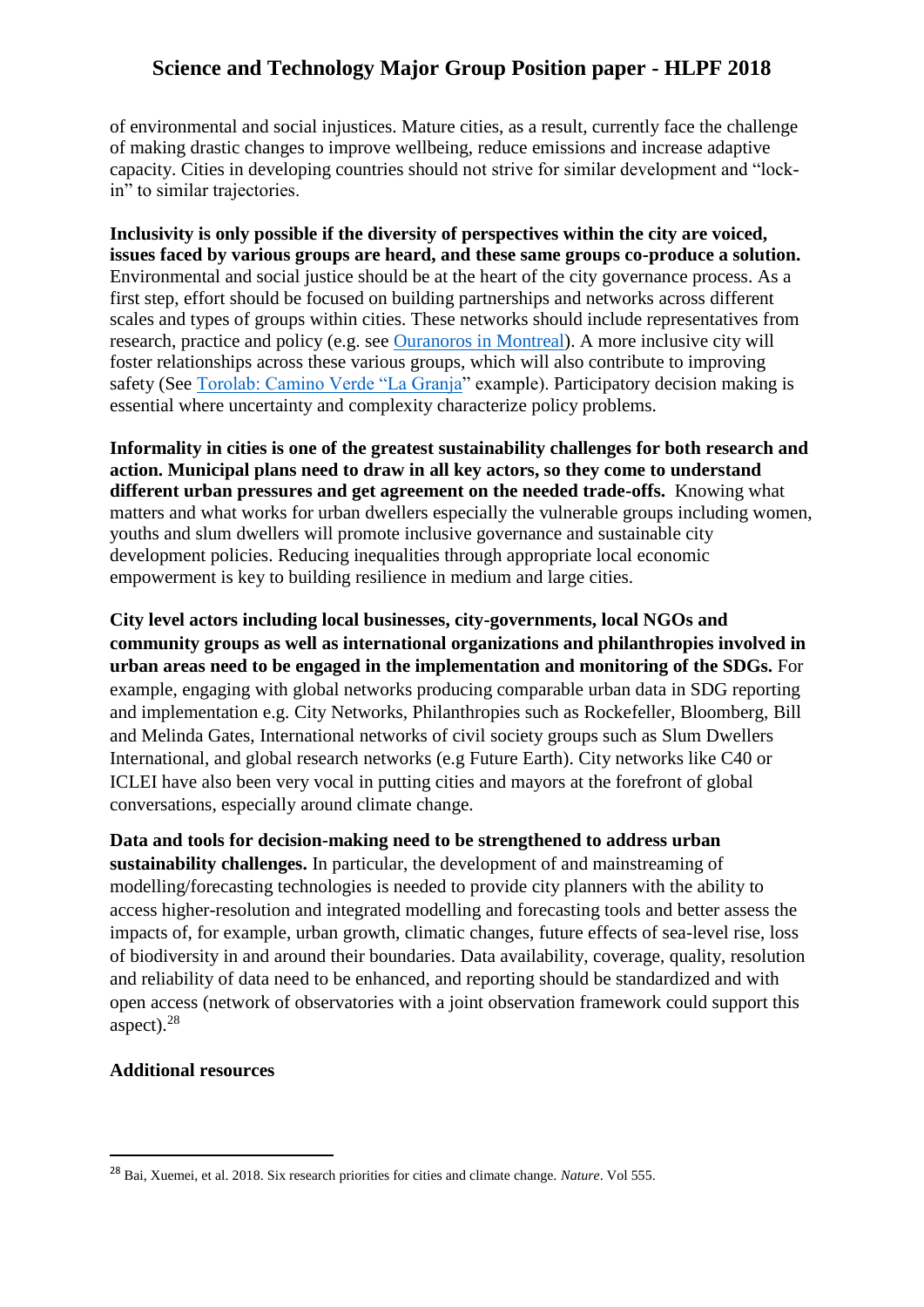- The [IAP statement on Science and Technology for Disaster Risk Reduction](http://www.interacademies.org/36499/IAP-Statement-on-Science-and-Technology-for-Disaster-Risk-Reduction) (2017), endorsed by the world's science academies, sets out strategies for disaster mitigation (enhancing resilience), disaster management and post-disaster recovery. Recommendations include strengthening local and national stakeholder platforms for DRR; promoting trans-, cross- and inter-disciplinary research and cooperation; and framing good governance around safety and risk management.
- The Global Young Academy published a [policy brief on the refugee crisis](https://globalyoungacademy.net/publications/fresh-eyes-on-the-refugee-crisis-an-interdisciplinary-approach/) (2016), following an international workshop exploring complex, interdisciplinary issues around refugee integration in Europe. It identifies priority areas where the global research community can readily contribute (understanding and addressing the root causes, practical actions and interventions, and reframing the refugee debate).

### **SDG 12. Ensure sustainable consumption and production patterns**

**A fundamental restructuring of current systems of production, distribution and consumption is indispensable to accommodate world demographic growth and rising consumption while achieving sustainable development.** SDG12 has also a cross-cutting relevance to numerous other goals including health and well-being, clean energy, decent work and economic growth and sustainable cities and communities.

**Cities are responsible for the majority of global consumption**, and large cities will be responsible for over 80% of the growth in consumption up to 2030. Cities are also responsible for around 80% of world energy demand according to the World Bank. The resilience of urban areas is also reliant on the web of supply chains that feed cities' requirements for goods. As these supply chains lengthen, their resilience becomes more difficult to maintain<sup>29</sup>.

**Cities require water, energy, and food supplies often from a large (sometimes global) area around the city. The sustainability of food supply chains need to be assessed**, from agriculture, through to processing, retailing, and catering<sup>30</sup> and consider social and environmental aspects as well as financial sustainability $31$ .

**Urban policies can have direct implications on consumption patterns at a global scale.** For example, many cities have policies to increase their use of electric vehicles in order to reduce greenhouse gas emissions and address air pollution problems<sup>32</sup>. These policies clearly require a huge increase in the production of electric vehicles worldwide, and therefore on the consumption of raw materials that are required for their construction. Electric vehicle batteries, for example, require large amounts of cobalt and this demand links cities via supply chains to production of cobalt in countries like the Democratic Republic of  $Congo<sup>33</sup>$ . Thus, policies adopted in cities can have global sustainability implications and mining of such resources must be governed to ensure sustainable supply<sup>34</sup>. Electric vehicle adoption policies in cities also have direct links to the energy demand, and thus the ability to achieve the targets in Goal  $7<sup>35</sup>$ .

<sup>&</sup>lt;sup>29</sup> [https://www.e3s-conferences.org/articles/e3sconf/abs/2016/02/e3sconf\\_flood2016\\_04008/e3sconf\\_flood2016\\_04008.html](https://www.e3s-conferences.org/articles/e3sconf/abs/2016/02/e3sconf_flood2016_04008/e3sconf_flood2016_04008.html)

<sup>&</sup>lt;sup>30</sup> <https://www.tandfonline.com/doi/abs/10.1080/15239080701255005>

<sup>&</sup>lt;sup>31</sup> <https://www.tandfonline.com/doi/abs/10.1080/00207543.2011.571926>

<sup>&</sup>lt;sup>32</sup> <https://link.springer.com/article/10.1007%2Fs10584-013-0989-8>

<sup>33</sup> <http://www.ncl.ac.uk/engineering/staff/profile/oliverheidrich.html#215009>

<sup>34</sup> <https://www.nature.com/articles/nature21359>

<sup>&</sup>lt;sup>35</sup> <https://www.sciencedirect.com/science/article/pii/S0040162516305935>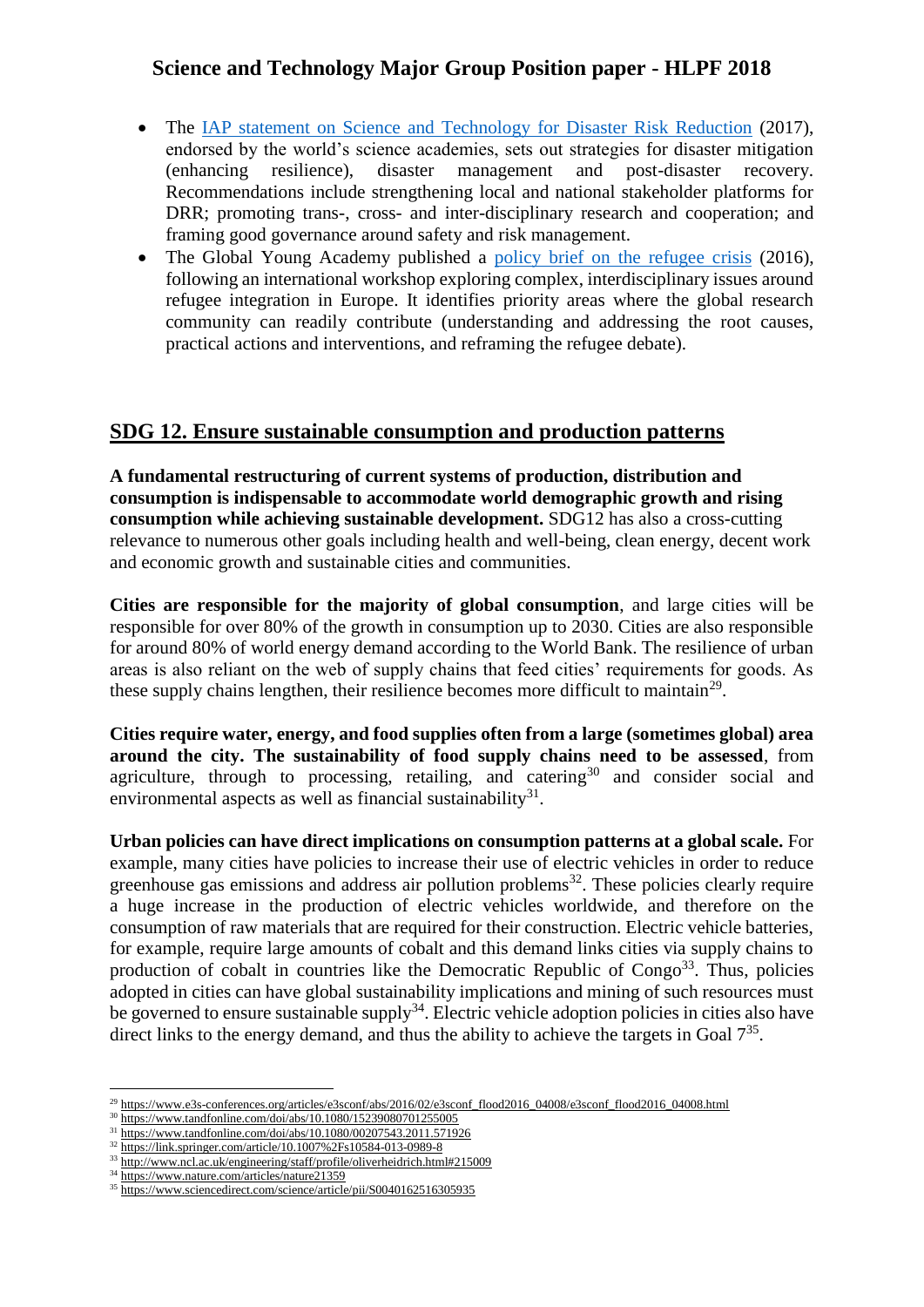**Wastes enter into both SDGs 11 and 12. Many forms of waste have been created by science and technology and need new solutions.** Information technology (IT) wastes have not been designed for recycling, and are accumulating rapidly with planned obsolescence. Plastics have become a new environmental menace. Many other persistent compounds from innovative chemistry are accumulating around the world with impacts on human health and the environment. Radioactive wastes need new solutions since long-term disposal is problematic. There is potential here for public/private/science partnerships (SDG17) in redesigning technological products for recycling, in developing closed cycles for scarce materials, in reducing the half-life of radioactive wastes, and in finding replacements for plastics, following on the model of the Montreal Protocol that successfully managed the replacement of ozonedepleting substances.

#### **It is necessary to promote a systems approach to Sustainable Consumption and**

**Production** and address whole provisioning systems, including consumption practices and production conditions, as well as life-cycle impacts and the economic, political, social and cultural aspects that underpin our lifestyles. There is also, however, a need to understand why sustainable paths in urban areas aren't currently followed<sup>36</sup>. In addition, research on SCP has devoted significant attention to the efficacy of:

- individual behaviour-change premised largely on consumer education and eco-labeling
- the development and use of more efficient and less polluting technologies (typically referred to as weak SCP or "green" consumerism),
- reducing the adverse effects of goods and services on a per unit basis
- improving resource use and product performance.

**Radical policy measures that limit volumes of production and consumption and raise critical questions about social and economic equity, continued economic growth and individual and societal well-being will need to be pursued to put us on a transformational path**. This includes, identifying conceptual and practice-based spaces where "weak" and "strong" approaches intersect, to forge a more integrated understanding of different pathways to sustainable consumption and sustainable production systems, and to increase the societal/policy relevance of an integrated systems approach of SCP.

**Political, economic and social initiatives at various governance scales (national, state, municipal) to incentivize lifestyles behaviours<sup>37</sup> and shifts in societal mindsets should be coupled with effective governance systems and infrastructures to maintain them.** This will contribute to facilitating deep simultaneous transformations within interconnected socioeconomic domains:<sup>38</sup> Energy, Food and Biosphere, Cities, Human Capacities and Demography, Digital Revolution, Production and Consumption. Examples of actions to promote such lifestyle change include for instance information to consumers: like nutritional facts, labels related to "Earth Facts" and disclosure of information regarding individual carbon footprints and emissions.

#### **There is a need for stronger emphasis on social sciences to understand what underpins our consumption and production patterns, behaviours, and lifestyle choices.** For instance,

**<sup>.</sup>** <sup>36</sup> <https://www.sciencedirect.com/science/article/pii/S0921344917300228>

<sup>37</sup> Bai, Xuemei, et al. 2018. Six research priorities for cities and climate change. Nature. Vol 555.

<sup>38</sup> Bhowmik, A.K., McCaffrey, M., Frischmann, C., Gaffney, O., Ruskey, A., 2018. Powers of 10: A framework to optimise implementation of climate action strategies from individual to global scales. in preparation.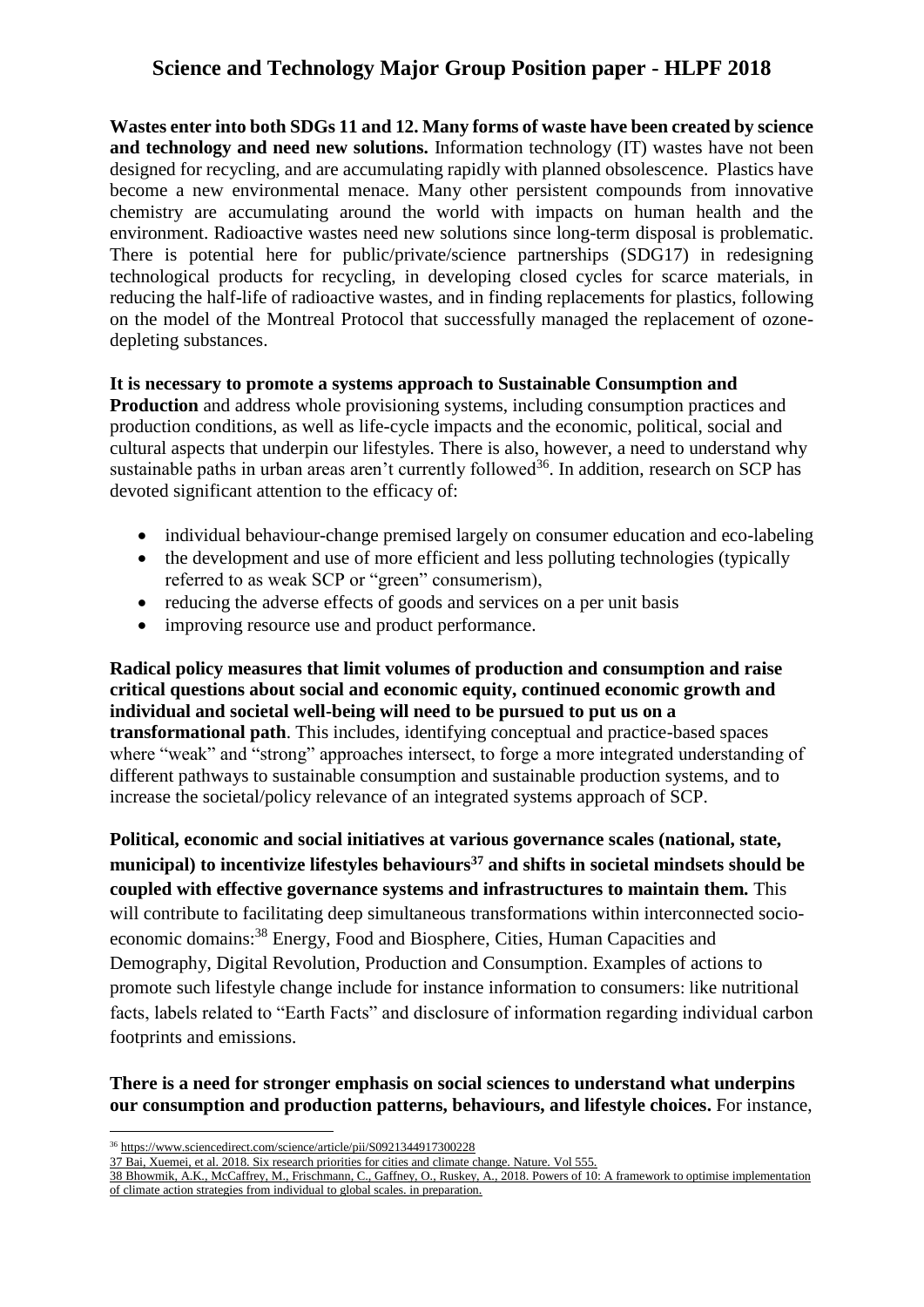the extensive research in marketing and product design to increase consumption is not presently balanced with research to reduce excessive consumption. There are behavioural barriers, mindsets, confirmation biases and ideologies that are resistant to fact-based information. Alongside research on more durable and recyclable products, a major new effort is needed on how to motivate simpler, less material lifestyles. Another example is the impacts of the spread and consumption of IT products and networks, enabled by science and technology. The economic sciences are challenged to design alternative economies that are socially just, altruistic and cooperative, create employment, and reduce poverty and inequality.

#### **Additional resources**

The IAP's interregional study on [Food and nutrition security and agriculture \(FNSA\)](http://www.interacademies.org/Activities/Projects/37646.aspx) (2016- 2018) takes an integrative food systems approach to encompass growing through to processing, transporting, trading, purchasing, consuming, and disposing of or recycling food waste. Regional reports have been published for [Europe](http://www.interacademies.org/38802/EASAC-Opportunities-and-Challenges-for-Research-on-Food-and-Nutrition-Security-and-Agriculture-in-Europe-) (2017), [Asia](http://www.interacademies.org/45193/Opportunities-and-challenges-for-research-on-food-and-nutrition-security-and-agriculture-in-Asia) (2018), the [Americas](http://www.interacademies.org/45198/Opportunities-and-challenges-for-research-on-food-and-nutrition-security-and-agriculture-in-the-Americas) (2018) and Africa will follow in September 2018, together with a global synthesis report in late 2018.

The national science academies of EU Member States (EASAC) have published [two reports on](https://easac.eu/publications/details/circular-economy-indicators-and-priorities-for-critical-materials/)  [the Circular Economy](https://easac.eu/publications/details/circular-economy-indicators-and-priorities-for-critical-materials/) (2016). One report looks [at indicators for a circular economy](http://www.interacademies.org/31293/EASAC-Indicators-for-a-circular-economy) and how to measure its performance, factoring in basic drivers for the transition from a linear to a circular economy. The other report explores [priorities for critical materials for a circular economy,](http://www.interacademies.org/31288/EASAC-Priorities-for-critical-materials-for-a-circular-economy) and how to improve their recycling rates.

The Global Young Academy has published a report on [municipal solid waste management and](https://globalyoungacademy.net/wp-content/uploads/2016/09/Municipal-Solid-Waste-Management-and-Green-Economy-Report_20160901.pdf)  [green economy](https://globalyoungacademy.net/wp-content/uploads/2016/09/Municipal-Solid-Waste-Management-and-Green-Economy-Report_20160901.pdf) (2016), providing a young scientists' perspective on moving towards a green economy by prioritising waste avoidance, minimisation and promoting the "Three Rs" (Reuse, Recycle, and Recover). It includes examples of successful public policies, business models, green investment opportunities, innovative approaches and case studies.

### **Goal 15. Protect, restore and promote sustainable use of terrestrial ecosystems, sustainably manage forests, combat desertification, and halt and reverse land degradation and halt biodiversity loss**

**Biodiversity and ecosystems are critical for human well-being: they provide our food, water, energy, clean air, they regulate the climate, they provide social cohesion. There cannot be development without protecting biodiversity and ecosystems.** But biodiversity continues to be lost, at an alarming rate because of land use change, unsustainable agricultural and forestry practices, urbanization and other drivers. We are taking these benefits at a rate far faster than nature can replace them. Climate change is becoming a major threat to biodiversity and the many contributions of nature to people. In the Americas for instance, there is today 30% less biodiversity than at the time of the European settlement, under business as usual, this could go up to 40% by 2050. In Asia, under a business as usual scenario, 45% of biodiversity could be lost including some extinction by 2050, with no exploitable fish stocks, and up to 90% of coral reefs will be severely degraded.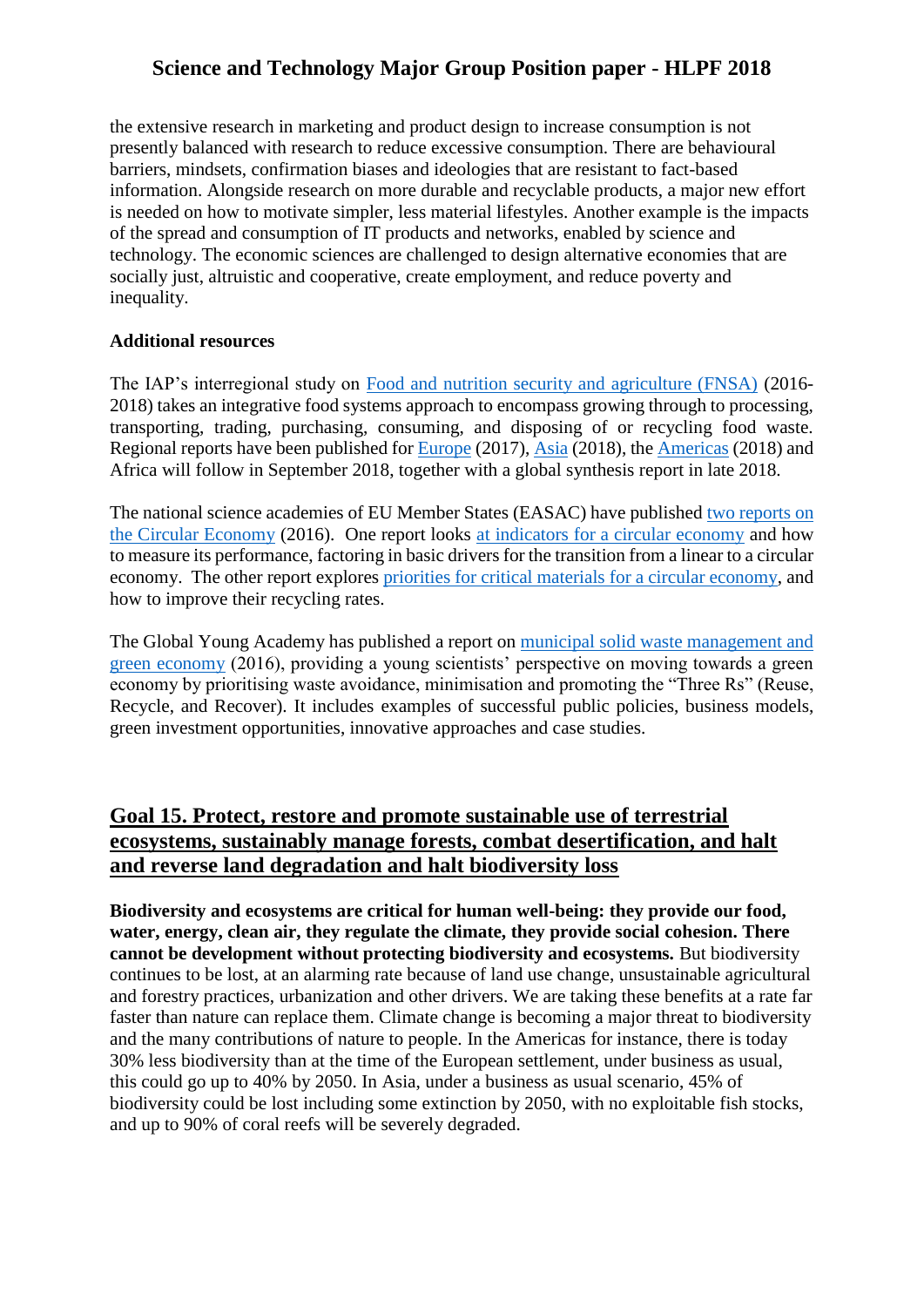**Protecting biodiversity and ecosystems is a development issues that need to be mainstreamed in all areas of policy.** Opportunities for action include the development of protected areas, and the restoration of degraded lands, behavioral and institutional change to shift our consumption and production patterns, sustainable agriculture and forestry, appropriate use of technology, and a transition to low-carbon economies. These are some of findings of the [most comprehensive assessment of the state of knowledge on biodiversity and](https://www.ipbes.net/now-available-unedited-advance-summaries-policymakers-four-regional-assessments-thematic-assessment)  [ecosystems services at regional scale](https://www.ipbes.net/now-available-unedited-advance-summaries-policymakers-four-regional-assessments-thematic-assessment) to date released in March 2018 by IPBES, the Intergovernmental Panel on Biodiversity and ecosystems Services, now counting 129 member states, based on the work of 500 experts reviewing more than 10,000 scientific publications.

**Achieving SDG 15 is closely linked to achieving other SDGs. There is evidence that achieving targets in SDG 15 is strongly linked to achieving other targets**. For example, achieving sustainable management of forests (target 15.2) has strong positive links to ending extreme poverty (target 1.1), sustainable food production systems (target 2.4) and improve water quality (6.3). However, there were many targets for which there is still great uncertainty about the strength of links between different targets. To ensure that SDG 15 can be met, and contribute fully and efficiently towards meeting other Goals, both within the theme of Transformation towards sustainable and resilient societies, and across all Goals, we need to have a much better understanding of how it is actually linked to other goals. This will help to identify targeted actions can address more than one goal where possible, as well as targets that may be difficult to achieve simultaneously.

**Rapid urbanisation, particularly in developing nations, and the increase in demand from increasing urban populations have the potential to put considerable pressure on the achievement of Goal 15**. The ecological footprint of urban areas extends into terrestrial ecosystems, having profound impacts on natural resources and land degradation. Within cities themselves, biodiversity is under threat from a continued loss of greenspace, air pollution, and increasing human population. As such, urban policies can have direct impacts on the achievement of Goal 15.

**The process of urbanisation, happening at great pace in many developing (and some developed) nations has the potential to destroy terrestrial ecosystems as they are displaced with urban land-use. The fragmentation of natural ecosystems** can have a great impact on populations of vertebrates (especially near the edges of forests). Even where not directly impacted by urbanisation, increasing consumption of food and agricultural products by increasing urban populations is driving deforestation and placing further pressure on natural ecosystems. Therefore, consideration of the urban metabolism, in an interdisciplinary manner, is essential to ensure future urban sustainability. The provision of urban greenspace has the potential to alleviate flood risk in urban areas, reduce heat stress during extreme temperatures, combat urban air pollution, and also support urban biodiversity. For example, Newcastle University hosts a green infrastructure facility as part of the Urban Water Hub UK's Collaboratorium for Research in Infrastructure and Cities. This integrated urban laboratory allows the examination of the quantified benefits of green infrastructure, measured through a cutting-edge system of sensors, to improve urban resilience, to improve local planning and investment decisions. Such green approaches to reducing risk to future extreme weather events could allow multiple co-benefits, in terms of improved habits for urban ecosystems.

**The global supply chains feeding demand in cities have the potential to threaten achievement of Target 15.8, as a large number of invasive species arrive via trade and consumption in urban areas.** Global shipments of food and timber products in particular can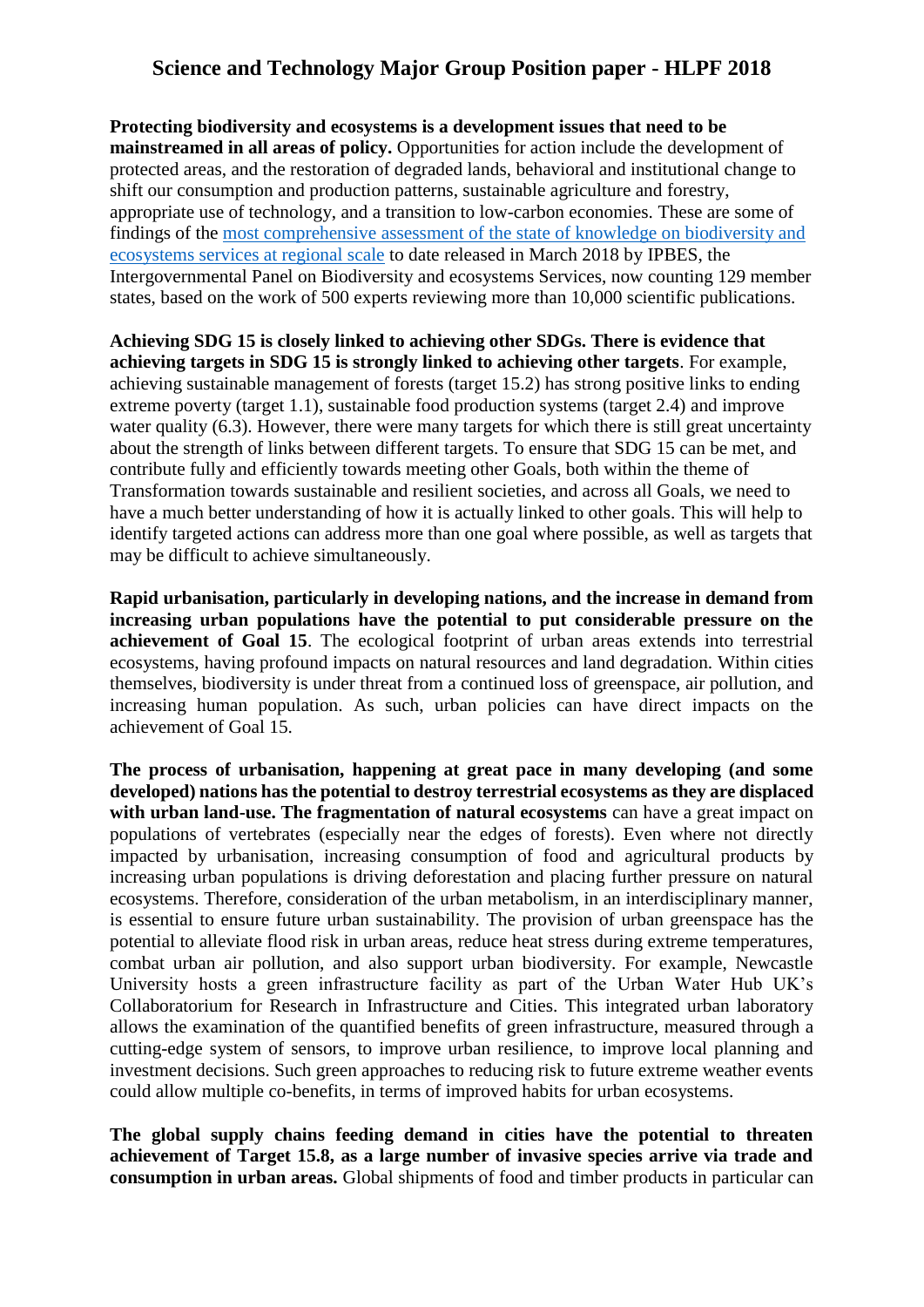lead to an increase in invasive species. Target 15.9 calls for the integration of ecosystem and biodiversity considerations in local planning, something which is crucial in urban areas as well as rural.

**Forests cover about one third of the world's total land area and are crucial to the ecological balance of the world and human wellbeing.** Forests - and trees outside forests supply timber, non-timber forests products, fuelwood, medicines, food, and clean water. They sequester and store vast amounts of carbon, influence rainfall, reduce flooding, and prevent soil erosion. Forested landscapes are important for recreation and nature-tourism, for physical and mental well-being, as well as for spiritual and aesthetic pleasure. Forests host a vast majority of the earth's terrestrial biodiversity, which provides genetic materials, potential future crop varieties, and medicines. Forest-related activities also provide employment and income to millions of rural dwellers. Forests are essential to the attainment of SDG 15 and many other SDGs.

**According to a recent publication by the International Union of Forest Research Organizations (IUFRO), the long-term sustainable management of forests relies in many cases heavily on the communities and families living in or near forests.** Almost a third of all forestland, an estimated 513 million ha of forests, are legally owned or managed by indigenous and local communities (RRI 2016), the majority in Latin America. Furthermore, an important proportion of publicly owned forests in Africa, Asia and Latin America are used and managed by indigenous and local communities without formal government recognition, but held under customary, community-based tenure systems (RRI 2014). There is also compelling evidence about the important role of communities in protecting forests.

**Harnessing the full potential of community and smallholder forestry to achieving SDG15 necessitates progress in other SDGs and their targets that relate to the development of a supportive institutional setting**, unlocking economic opportunities, the realization of education and capacity building programs and a more systematic monitoring of outcomes. Especially important in this connection are the targets under SDG16 that focus on the development of more effective, inclusive and transparent institutions, and ensuring participatory and representative decision-making at all levels, as well as the targets under SDG1, SDG2 and SDG5 that relate to ownership and secure rights to land and forests and equal rights to land and resources.

**Progress towards SDG15 also hinges on the opportunities for local forest stewards to earn a decent living.** Increasing incomes from sustainable forest management and protection can be supported by better inclusion of local actors to profitable value chains, support to micro-, small- and medium-sized enterprises, better access to markets for the large diversity of forest and tree-based products and development of markets for forest ecosystem services. These issues are also addressed in the SDGs and specific targets. Progress in them provides opportunities for important synergies supporting the achievement of SDG15. IUFRO's Project on "World Forests, Society and Environment" is currently in the process of conducting a holistic multi-disciplinary scientific assessment of potential and anticipated impacts of efforts to achieve the SDGs on forests and related socio-economic systems. The assessment also considers how the implementation of the SDGs can transform existing forest-related development scenarios and positively affect the roles of forests in sustainable development in the future.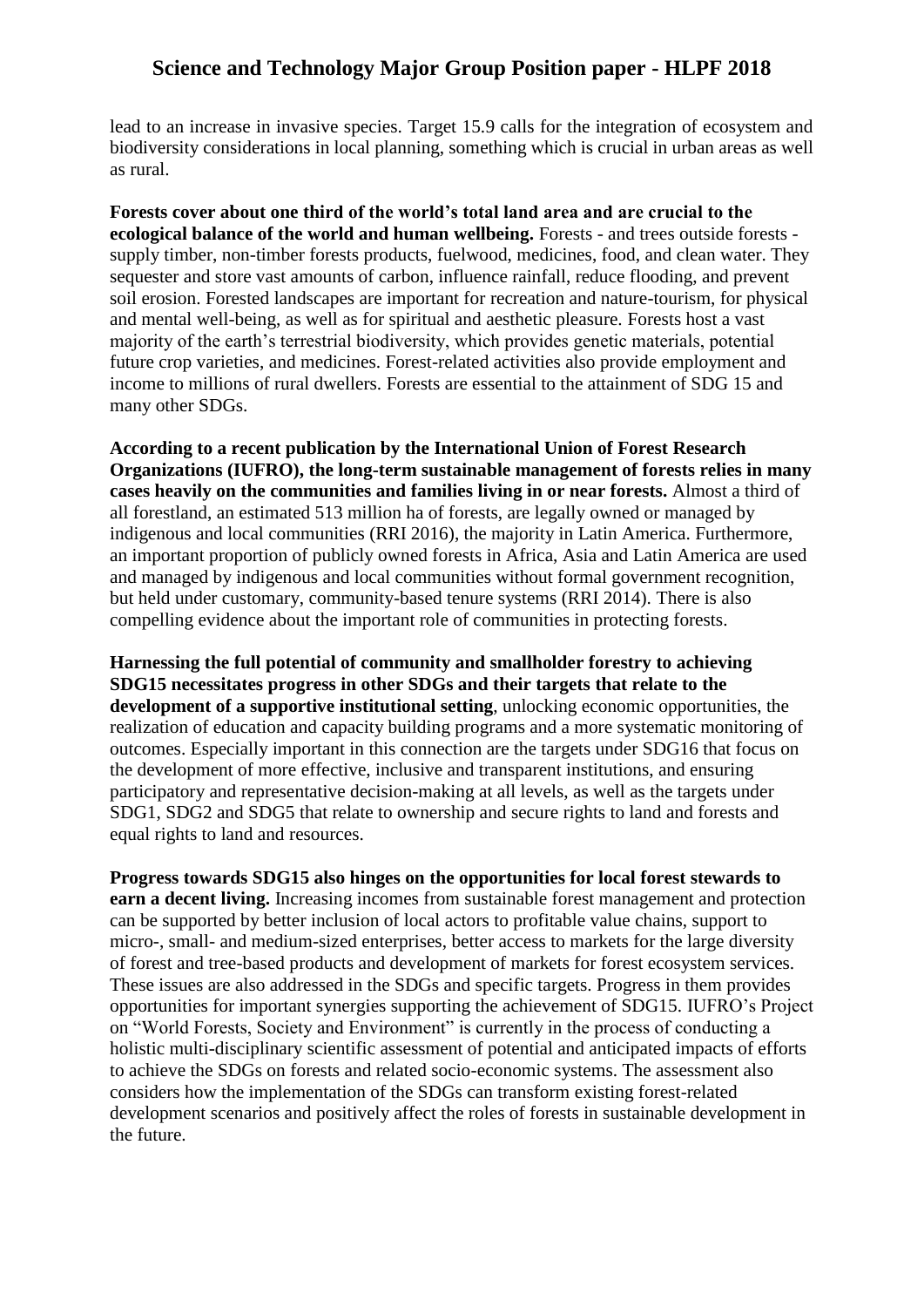**Forests contribute to increasing resilience towards the negative impacts of ecological and economic shocks and building more resilient livelihoods and living environments for both rural and urban populations.** With climate change and increasing occurrence of extreme climatic events the importance of these contributions is likely to further increase. Halting forest loss and degradation and strengthening sustainable management of forests and tree resources are essential for ascertaining the continuous provision of forest ecosystem services and for the development towards sustainable and resilient societies.

**Addressing competing land and resource uses require landscape approaches and inclusion of the interests of different stakeholders through participatory planning and decision making, including through forest landscape restoration (FLR).** With an estimated 25% of the global land surface degraded to some extent, and about 15% considered appropriate for FLR, there is significant potential for restoring forest landscapes at a large scale. However, given the scale and complexity of FLR challenges worldwide, there is a clear need to further enhance the collection and synthesis of scientific knowledge from different regions aimed at gaining new insights and promote interactions.

#### **Other resources**

- EASAC's report on [Multi-functionality and sustainability in the EU's forests](https://easac.eu/publications/details/multi-functionality-and-sustainability-in-the-european-unions-forests/) (2017) provides recommendations for sustainable forest management in the EU that deliver optimal social, environmental and economic benefits. The report looks at synergies and trade-offs in the way in which the interaction of forests is managed within climate change mitigation.
- Also pertinent to Goal 15, EASAC's report on Ecosystem services, agriculture and [neonicotinoids](https://easac.eu/publications/details/ecosystem-services-agriculture-and-neonicotinoids/) explores the use of neonicotinoids and their effects on a range of organisms that are important for pollination and natural pest control, as well as on biodiversity. See also [IPBES's assessment of pollinators, pollination and food](https://www.ipbes.net/deliverables/3a-pollination)  [production.](https://www.ipbes.net/deliverables/3a-pollination)

# **3. The role of science and technology in supporting SDG implementation**

**The multiple and multidimensional interlinkages and tensions between the SDGs require integrated approaches to identifying these linkages, and stronger collaborations between researchers, policy/decision-makers and practitioners** to collectively identify research questions and levers for policy and business action, and incentives that resonate with stakeholders. Integration underlies the SDGs. Integrated actions and solutions are needed now, and we need new approaches to problem solving and new kinds of partnerships to help make these happen.

**Implementation of the SDGs requires access to, and the application of, the best available evidence from the global community of knowledge providers and practitioners. Independent expert advice is a vital part of evidence-informed policymaking, at national, regional and global levels of decision-making**. So a key recommendation must (continue to) be to strengthen the science-policy interface at all of these levels.

**Major advances in science have increased our understanding of the Anthropocene** – the age of humans – where, in an interconnected world, escalating environmental changes interact and connect across scales with large social and economic shocks, triggering feedback loops, and increased exposure to new types of risk. This calls for a way to rethink and reshape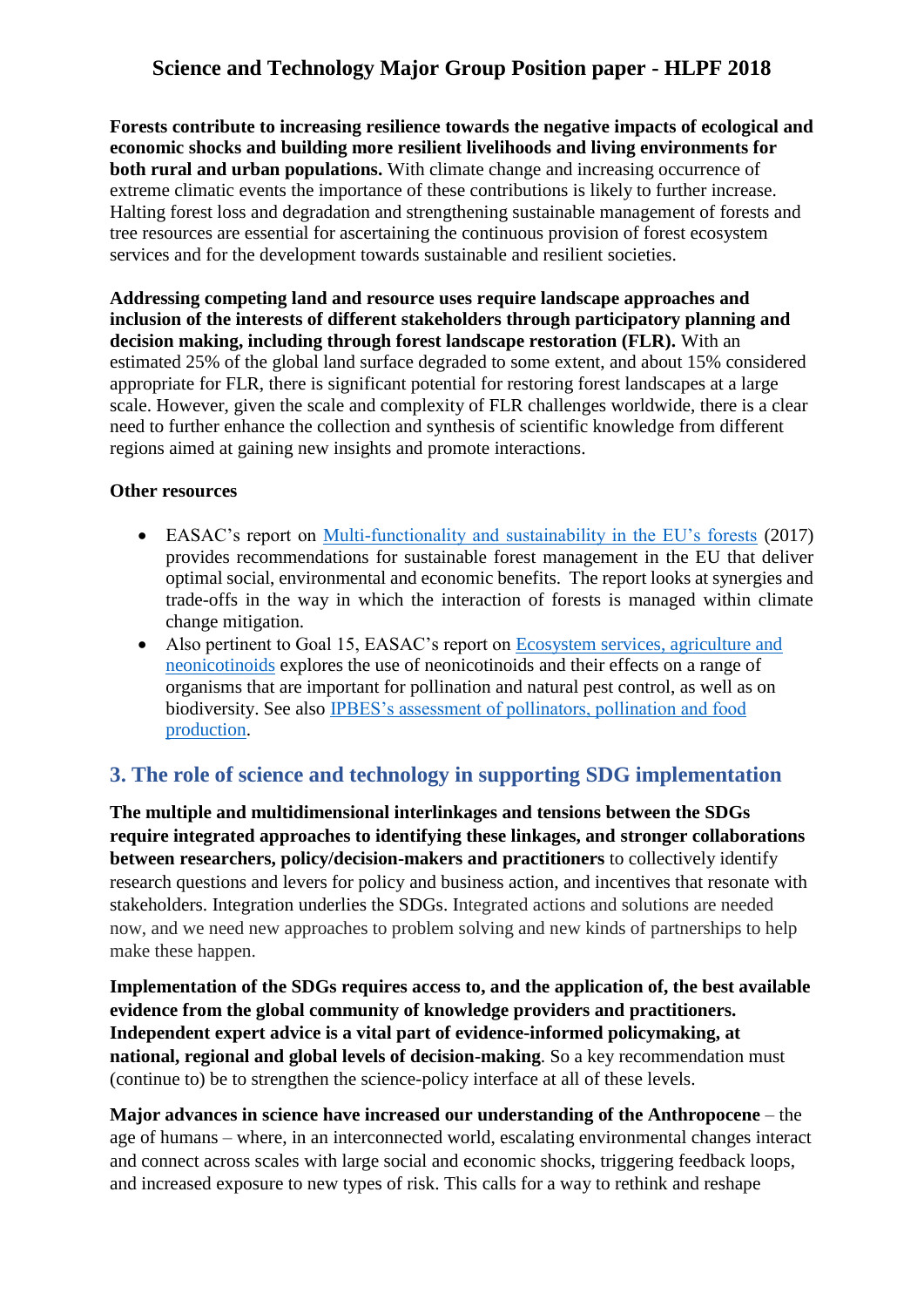development. The [Stockholm Resilience Center](http://www.stockholmresilience.org/) synthetize insights from resilience science that point to the need to:

- 1) **Change our approach to change**. Change is everywhere and everything is changing. We cannot control it or withstand it and need to develop through and with change. Change can also be an opportunity for renewal and reshaping development.
- 2) **Cultivate resilience capacities to develop with change.** Important structures, processes and abilities which exist at multiple scales from individuals to the global economic system, are required for learning, adapting, renewal, re-organization or transformation. Within these a diversity of social, ecological, financial, technical, and institutional components is key in creating and maintaining desired outcomes in the face of change.
- 3) **Account for systemic shifts and surprises.** There is growing evidence that systems do not always respond in an incremental way to increasing external pressures. Beyond a critical threshold or tipping point, very large and often rapid and irreversible changes occur.
- 4) **Recognise that people, place and environment are intertwined and determine resilience capacities**. Many of the challenges or failures of development are reinforced by a lack of recognition of the interactions and feedbacks between people and their environment, which undermines resilience capacities to develop with change. Recognising and strengthening these relationships will be key to achieving resilient, sustainable and just futures.
- 5) **Shift towards transformational change and its specific capacities.** Absorbing or adapting to change is insufficient to achieve the SDGs in the Anthropocene and instead more radical and transformative changes are needed to shift development onto new pathways. Transformation requires new capacities, different to, and sometimes conflicting with absorptive and adaptive capacities.
- 6) **Recognise and govern global and cross-scale dynamics**. The resilience of individuals, groups and communities is tightly coupled to global and cross-scale drivers and dynamics such as migration, trade and climate change which underlie development challenges and emerging risks, and will shape development interventions and their outcomes.
- 7) **Reconnect and reconfigure human-environment relationships**. Transforming to sustainable and resilient societies on a resilient planetary life support system will require new and more diverse capacities including social norms, behaviour, markets and value systems underpinning human-environment relations that shape important variables, such as consumption, key to efforts to achieve the SDGs.
- 8) **Rethink innovation and scaling approaches.** There is a need for new types of socialecological innovation and scaling approaches that are appropriate for and address key challenges of the Anthropocene.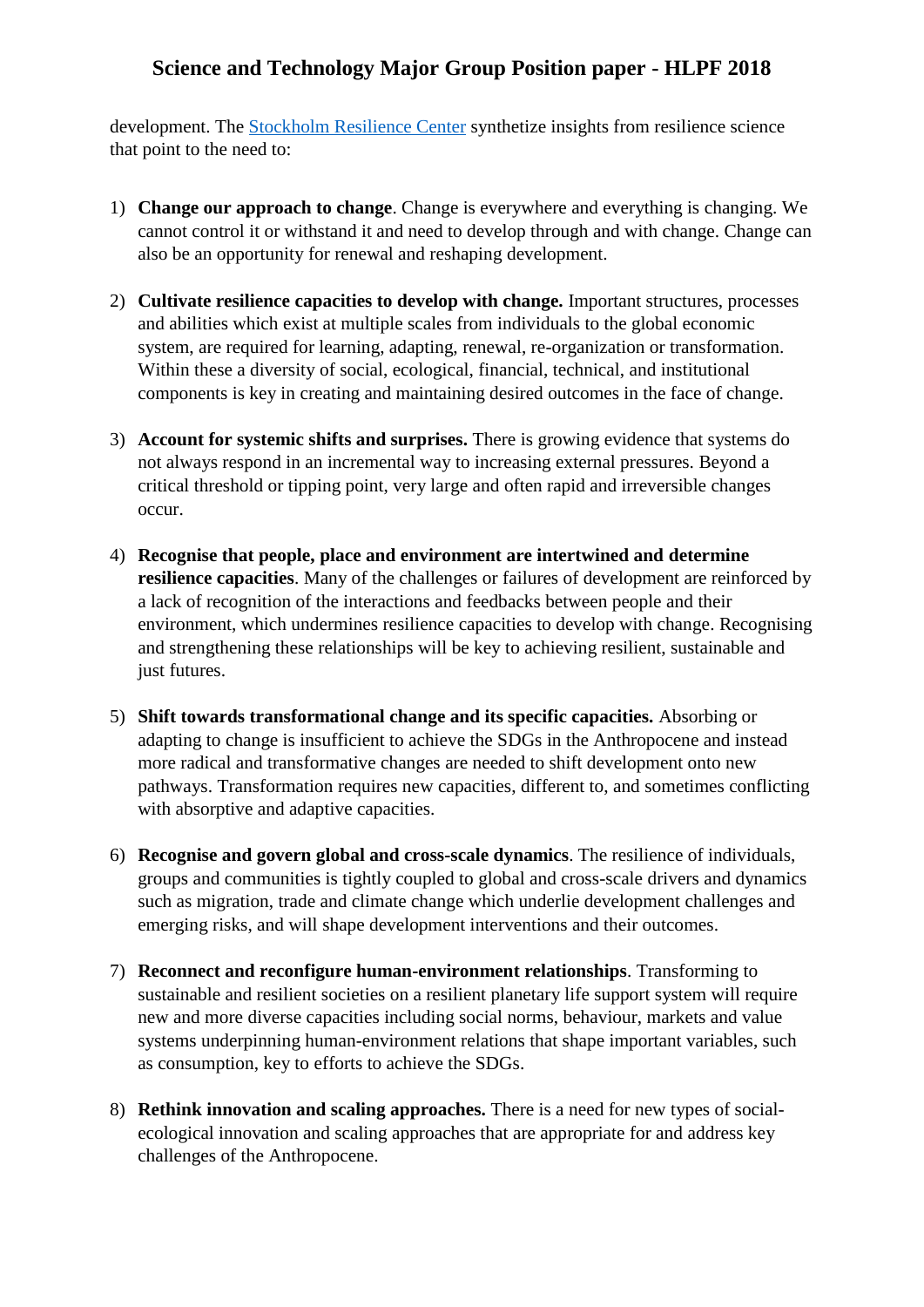- 9) **Design flexible governance systems fit for the Anthropocene**. Current approaches to decentralized, centralized and multi-level approaches have not always lived up to the promise and alternatives are needed that are able to influence cross-scale dynamics of the Anthropocene, not just react to them.
- 10) **Emphasise local contexts and their cross-scale intersections to ensure transformations that are equitable, sustainable and just**. Approaches for responding to the ways different social-ecological contexts and factors, power dynamics and lived experiences intersect with and are constituted by one another across scales are important for identifying opportunity contexts for transformation. These approaches consider both how to empower those that are marginalized, while also considering the structures and power relationships that create marginalization.

**Science and research will need to become increasingly solutions-oriented to support SDG implementation**. Being solutions-oriented means working on specific challenges at the local level through place-based initiatives and, at the same time, generating comprehensive approaches and methodologies, putting local solutions within the context of the global challenges and anticipating the tradeoffs that local solutions may have on other locations through displacement or spill-over processes. Successful implementation of the SDGs requires local results to be upscaled by drawing commonalities between the diversity of local challenges and connecting spatial scales, as trade-offs and synergies between SDGs occur across different spatial scales.

**Although technology, information and tools are required to improve efficiency in most fields and practices, human behavior is an essential barrier to and opportunity for realizing SDGs.** Ethics, perspectives and values plays a major role in decisions that are taken and actions that are implemented. However, for these research processes to be meaningful, effort should be focused on implementing truly transdisciplinary processes, during which representatives from a variety of disciplines and societal groups come together to exchange knowledge. The power dynamics of this research are challenging and should be recognized so that appropriate research processes can be designed. Importantly, academics need to realise that the knowledge they hold is one piece of the larger "knowledge puzzle", and not necessarily the answer.

**The challenges that we face are complex and cut across scales, perspectives and processes.** The research community is lagging in developing effective research methods for systems that capture relational (and some causal) linkages between physical and social variables of systems. Effort should therefore be focused on developing and testing research methods that support management of complex systems in an integrated manner. Some universities are very well connected with their local environment and local stakeholders and could play a key role in the localization of SDGs (e.g. African Center for Cities work with the municipality of Cape Town to co-create solutions for the implementation of SDGs).

**Health is a compelling example**. Global and local environmental changes (e.g. climate change, land use change, urbanization) are major drivers of human health. Based on the strong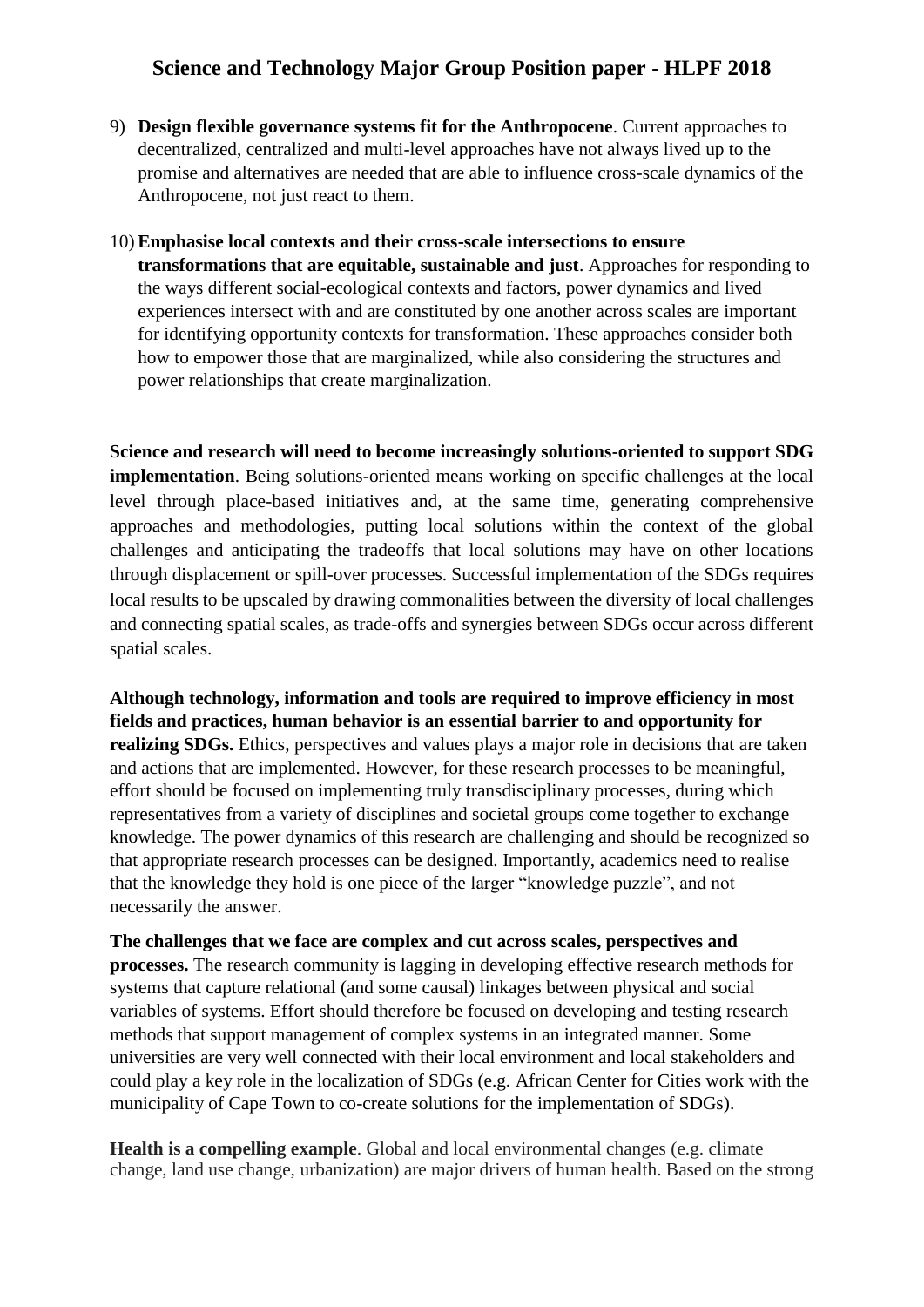scientific evidence characterising environmental change-health relationships [\(Whitmee et al.](http://www.thelancet.com/commissions/planetary-health)  [2015\)](http://www.thelancet.com/commissions/planetary-health), the scientific community needs to collaborate in new ways with the policymaking community to apply evidence-based strategies to reduce, and prevent, risks to human health. To facilitate this collaboration, there is a need **to develop and test methodologies/tools which enable the integration of environment and health data for the purposes of** (1) monitoring; (2) assessment; (3) modeling to inform near- and mid-term policy planning ; (4) identifying trade-offs and unintended consequences of decisions to help mitigate possible adverse health impacts from the outset, rather than respond to consequences alone; and, (5) quantifying health impacts of changing environmental conditions for policymakers to prioritize and internalize health in decision-making. One opportunity to implement such collaboration could be for the scientific and policy communities to co-design and execute together demonstration projects at the country and/or subnational levels, also engaging private sector and civil society actors for directly applying environmental change-health understanding into real-world practice.

**Funders of research are increasingly aware of the need to develop new models that match the problems that need to be addressed**. For example, the Wellcome Trust which encourages research design with a view towards end users and potential impact, stakeholder involvement throughout the projects, and an awareness of relevant social and political contexts (see for example the [Our Planet, Our Health programme](https://wellcome.ac.uk/what-we-do/our-work/our-planet-our-health) which supports interdisciplinary projects tackling urban health that engage not just epidemiologists, but city planners, architects etc – contributing to a solid understanding of research questions that need to be tackled and the evidence that will be relevant and have uptake).

#### **Funders should consider models that support the following research and science**:

- Research for solving Global Environmental Change (GEC) problems; not heavily grounded in theory, and integrates multiple perspectives including non-scientific.
- Projects that enable emergence and experimentation; these should be governed by flexible learning and reporting processes, instead of annual milestones that might, in fact, be inappropriate as the project and issue at hand evolves.
- Learning processes that capture ongoing changes, instead of checking milestones. Project management is often driven by logframes and reporting processes to funders, measuring progress on an annual or biannual basis. By focusing on these larger milestones, other important changes might go unnoticed. Funders should seek to develop innovative, reflexive learning and reporting processes that capture the spectrum and scale of changes.

**Long-term investment in observation and information systems needs to be enhanced** if we want to better understand long-term phenomena (vegetation dynamics, water cycle and their interactions with the climate, terrestrial and marine ecosystems, etc.) and design robust knowledge-based policy options and resilient policies. Initiatives are developing in this regard. For example, the [AMMA-CATCH observatory,](http://www.ore-hybam.org/) a national observation service dedicated to long-term monitoring of climatological, hydrological and ecological changes in West Africa. It provides simultaneous monitoring of the vegetation cover, the phenology and the various terms of the water balance (rainfall, infiltration, groundwater recharge, surface runoff) at various regional sites.

#### **Scientific cooperation and research capacity building with developing countries needs continuous nurturing and address both the need for enhancing international**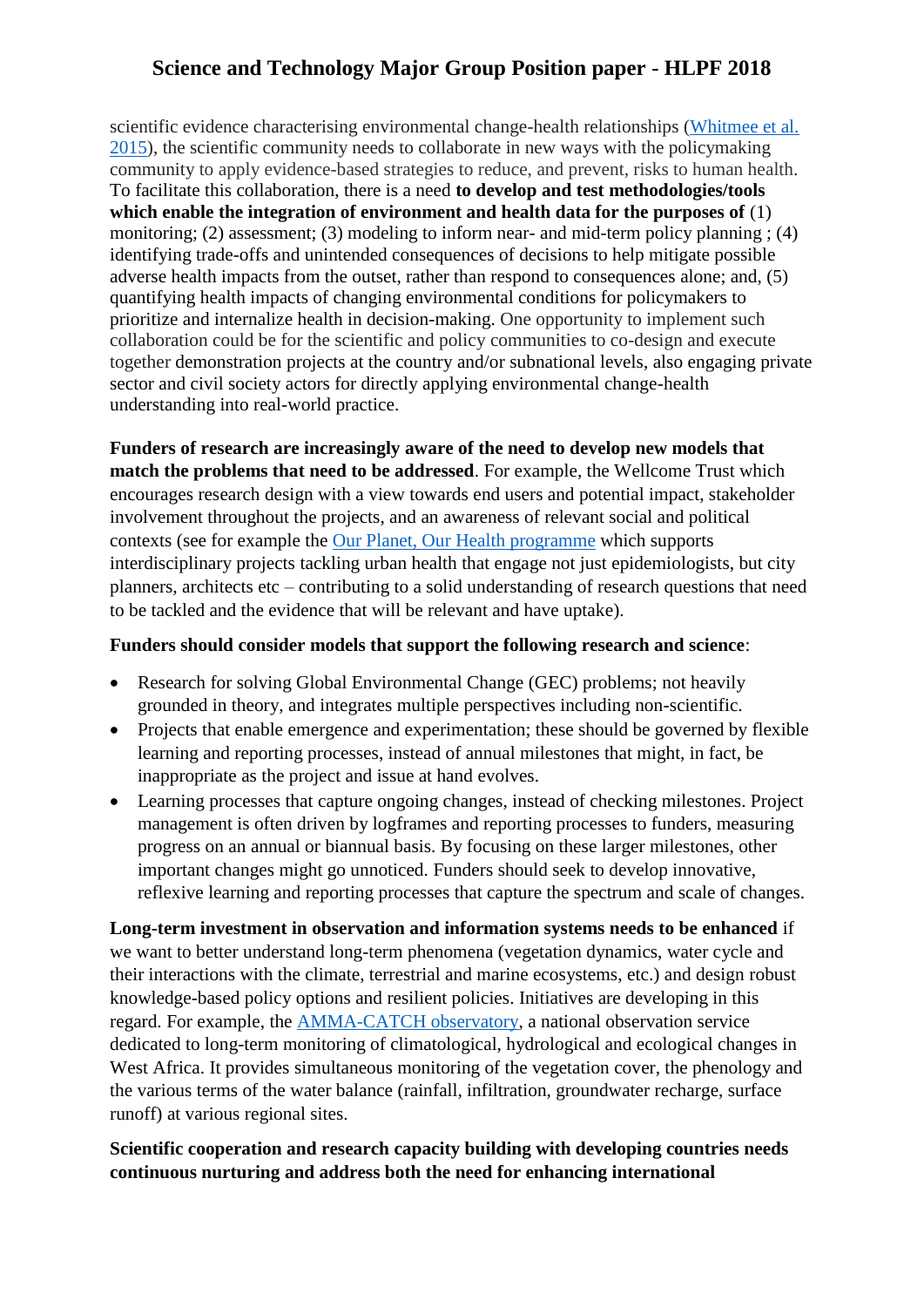**collaboration to support data, information, and experience sharing but also respond to local, national and regional needs and specific challenges.** For example, the French Institute of Research for Development has identified a need for enhancing cooperation and capacity building in the inter-tropical regions as sustainability hotspots given the uniqueness of its climate determined by specific drivers such as the monsoon systems, the high sensitivity of its land-atmosphere interactions to climatic perturbations and their impact on several SDGs and issues such as food production, biodiversity protection, water security, etc., population movements, as well as demographic pressure couples with ecosystem degradation due to anthropogenic and climate change.

**Looking ahead to the 2019 HLPF where inequality (SDG10) will be on the agenda, it is important to address inequality in access to and the use of science, in addition to the obvious concern about inequality in the distribution of wealth.** Science and knowledge should be accessible to everyone, in ways that new information technologies are only now making possible. This requires an open source approach. The scientific and technological community needs to explore alternative models for funding scientific publications to replace the present intellectual property approach that excludes the poor and those outside academic institutions from access. Leaving no one behind should apply to science and technology as well as to all the other aspects of the SDGs. Besides, certain cutting-edge areas of research in science and technology are becoming so complex and expensive that only the largest and richest countries can still pursue them. Such science needs to become more international so that scientists from all countries can contribute and benefit.

The [InterAcademy Partnership \(IAP\)](http://www.interacademies.org/) – the global network of 138 academies of science, engineering and medicine - has a project ["Improving scientific input to global policymaking"](http://www.interacademies.org/36061.aspx) which focuses on how the global science community, and national science academies and their regional networks in particular, can better engage on the SDGs. On the basis of a [survey of the](http://www.interacademies.org/36188/Results-of-the-Survey-of-the-Academies)  [academies,](http://www.interacademies.org/36188/Results-of-the-Survey-of-the-Academies) a key issue is bridging the gap between knowledge supply and knowledge demand. There is a lot of existing knowledge that is simply not being applied to the SDGs, for several reasons including (1) it precedes the SDGs; (2) it is not explicitly framed around the SDGs; (3) it is not reaching the target user – emphasizing both the lack of co-design and co-production in the system, as well as the lack of platforms for scientists and policymakers to interact (including through brokers or intermediaries).

In response, IAP has published a simple [Guide to the SDGs](http://www.interacademies.org/37864/IAP_SDG_Guide) for academies and for the growing number of national young academies to help them identify entry points within the UN system supporting the SDGs. It is also developing an online database of recent (inter)academy reports relevant to the SDGs, which it anticipates will be of benefit to the UN and development agencies.